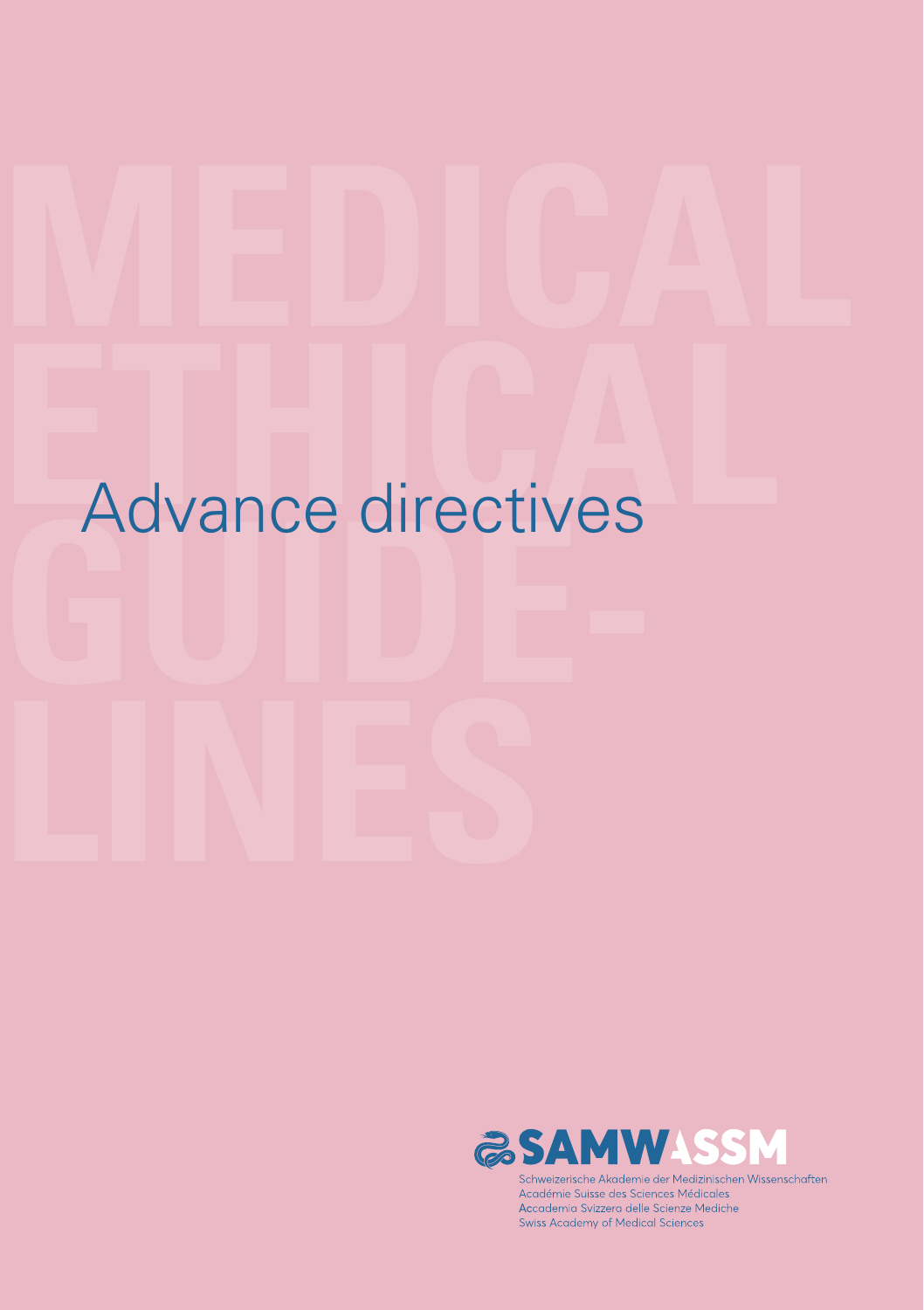#### Issued by

Swiss Academy of Medical Sciences (SAMS) House of Academies Laupenstrasse 7, 3001 Bern Tel. +41 (0)31 306 92 70 mail@samw.ch www.samw.ch

Design Howald FoscoBiberstein, Basel

Translation Jeff Acheson, Bottmingen

All the medical-ethical guidelines issued by the SAMS are available in G/F/E/I online: www.sams.ch/guidelines

© SAMS 2017

Member of the **a** swiss academies а of arts and sciences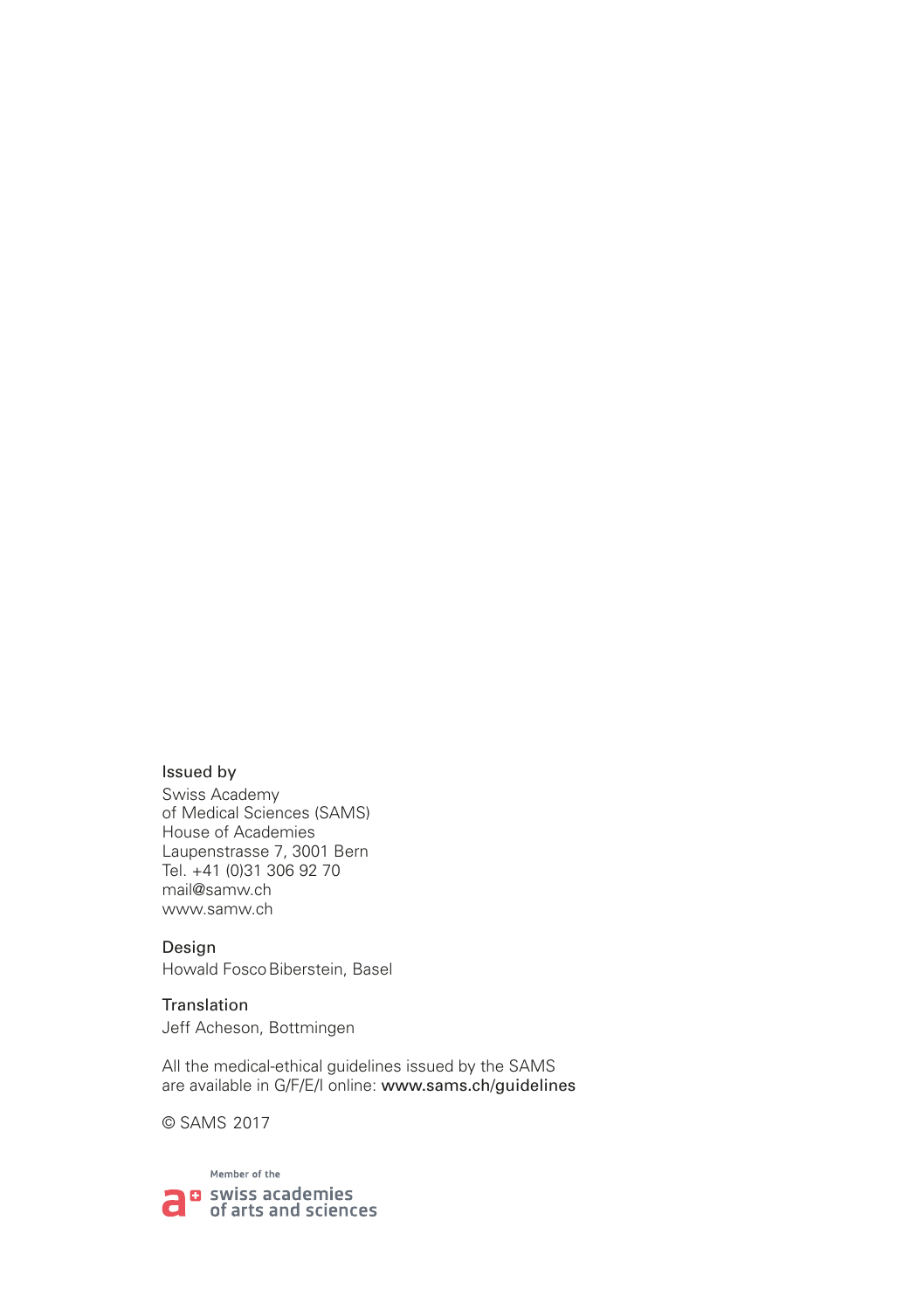Medical-ethical guidelines and recommendations

# Advance directives

Approved by the Senate of the SAMS on 19 May 2009. The German version is the binding version.

As of 1 January 2013, the guidelines were revised in the light of the new adult protection law.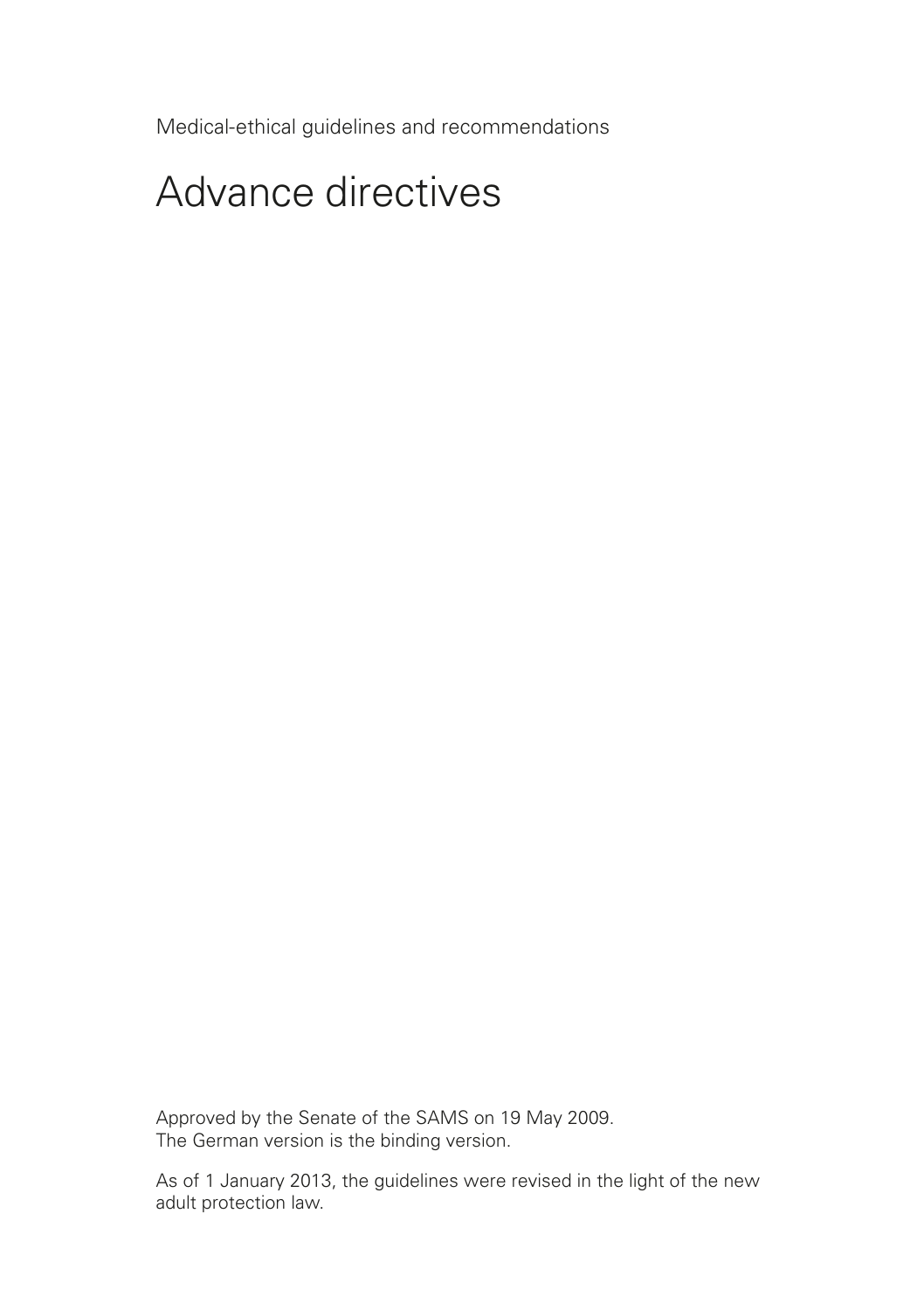Advance directive forms (short and detailed versions) jointly prepared by the FMH and the SAMS in 2011 are available online in german and french and can be downloaded free of charge: www.samw.ch/patientenverfuegung

Advance directive forms are available from the Swiss Medical Assocation (www.fmh.ch)



The Swiss Professional Association for Nurses (SBK/ASI) recommends that its members and all other nurses should abide by these guidelines.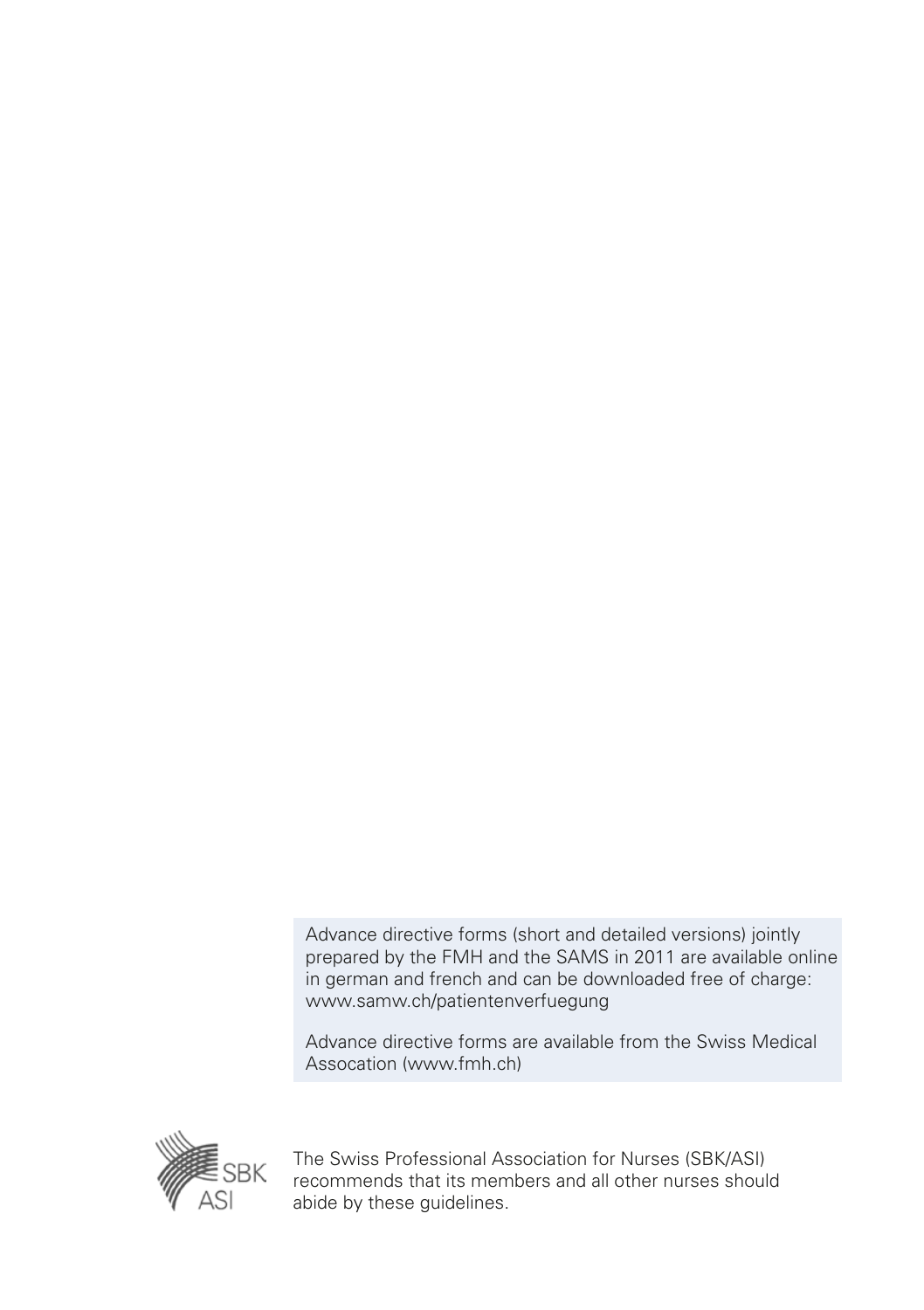# **I.** [PREAMBLE](#page-6-0) 5

| Ш.                                 | <b>GUIDELINES</b>                                                                                                                                                                  | $\overline{7}$                                  |
|------------------------------------|------------------------------------------------------------------------------------------------------------------------------------------------------------------------------------|-------------------------------------------------|
| 1.                                 | Addressees of the guidelines                                                                                                                                                       | $\overline{7}$                                  |
| 2.                                 | Ethical significance of the advance directive                                                                                                                                      | 7                                               |
| 3.<br>3.1.<br>3.2.<br>3.3.<br>3.4. | Legal conditions<br>Binding nature of the advance directive<br>Capacity<br>Voluntariness<br>Written form, dating and signing                                                       | 7<br>$\overline{7}$<br>$\overline{7}$<br>8<br>8 |
| 4.<br>4.1.<br>4.2.<br>4.3.<br>4.4. | Content of the advance directive<br>Description of personal values<br>Description of the aims of treatment<br>Appointment of a representative<br>Statements on specific situations | 8<br>9<br>9<br>10<br>10                         |
| 5.<br>5.1.<br>5.2.                 | Information and advice on the drawing-up of an advance directive<br>Content of counselling<br>Counselling situations                                                               | 12<br>12<br>13                                  |
| 6.                                 | Safekeeping and notification of existence of the advance directive                                                                                                                 | 15                                              |
| 7.                                 | Revocation of the advance directive                                                                                                                                                | 15                                              |
| 8.                                 | Implementation of the advance directive                                                                                                                                            | 15                                              |
| 9.                                 | Change of wishes                                                                                                                                                                   | 16                                              |
| 10.                                | Situations of conflict                                                                                                                                                             | 17                                              |
| Ш.                                 | <b>RECOMMENDATIONS</b>                                                                                                                                                             | 18                                              |
| IV.                                | <b>APPFNDIX</b>                                                                                                                                                                    | 19                                              |
|                                    | Instructions regarding advance directives                                                                                                                                          | 19                                              |
|                                    | Example Questions regarding the personal values                                                                                                                                    | 22                                              |
|                                    | Information on the elaboration of these guidelines                                                                                                                                 | 24                                              |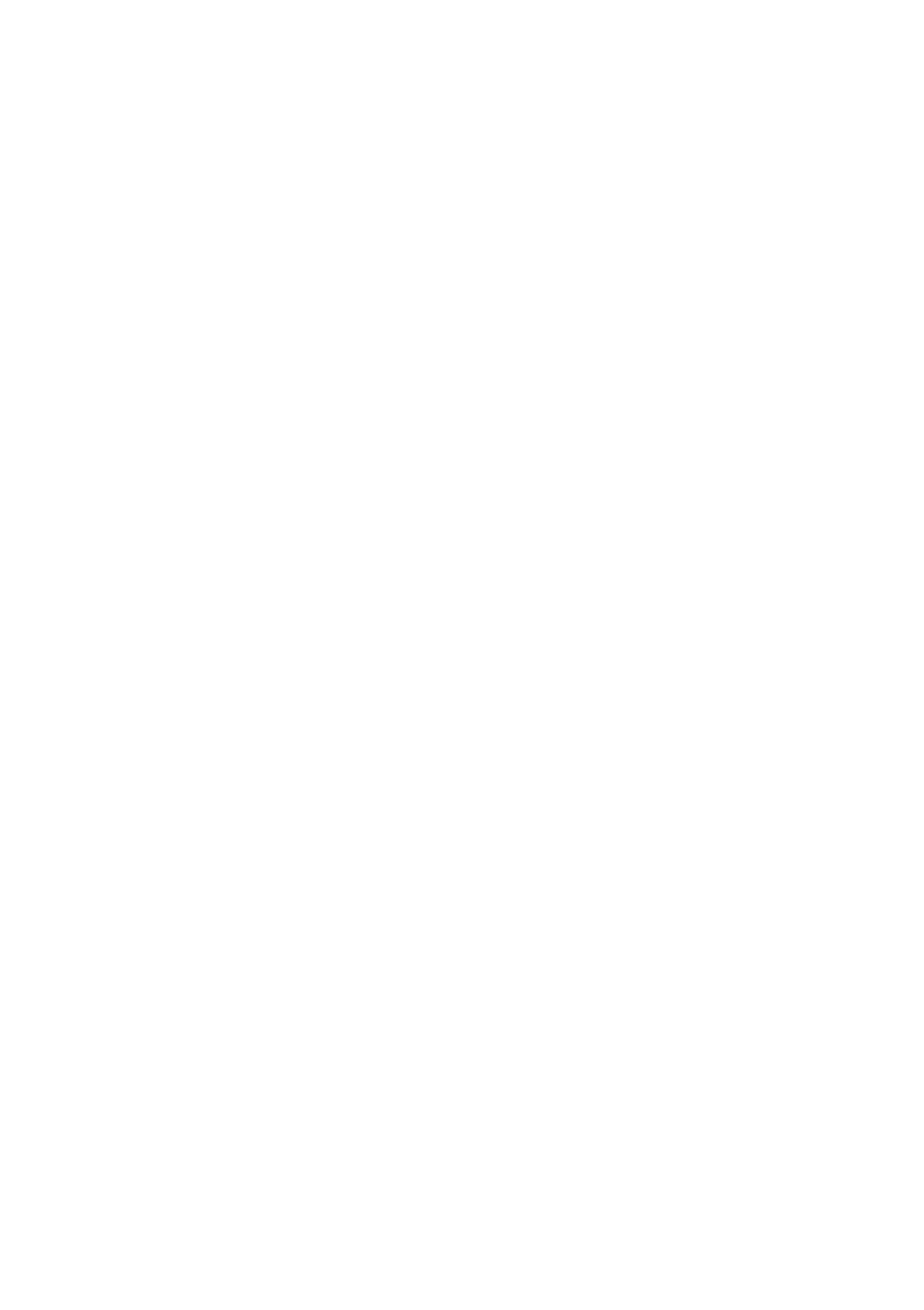#### <span id="page-6-0"></span>I. PREAMBLE

All patients have the right to self-determination. Timely provision of comprehensive information about the medical situation, appropriate to the seriousness of the intervention and readily intelligible, is essential to enable patients or their representatives to formulate their wishes and make decisions. Respect for the patient's wishes is central to treatment and care. However, the right to self-determination is subject to certain limits: the wishes of a patient or representative to have a particular treatment performed have only to be complied with if the treatment is medically indicated. By contrast, refusal of treatment or care by a patient with capacity is binding.<sup>1</sup>

Advance directives are an instrument of self-determination, allowing persons with capacity to specify the medical measures that they wish or do not wish to receive in the event of their incapacity. With the new adult protection law, advance directives have become more important; for patients who lack capacity, the authority to make decisions on medical interventions has been transferred to persons close to them. If an advance directive is available in this situation, it takes precedence.

Besides the advantages of an advance directive, its limitations however also have to be considered. The drawing-up of an advance directive requires personal engagement with disease, accident, the process of dying and death. In healthy phases of life it is only to a limited extent possible to transpose oneself into the situation of a serious illness or death, and basically it is difficult to imagine, in advance, which medical measures one would accept in borderline situations and which not. Special weight is therefore attached to the informed expression of a person's wishes and the careful drawing-up of an advance directive.

Advance directives are a means of communication between the patient, the physician, nursing staff, the person appointed in an advance directive (representative) and relatives. The treatment team<sup>2</sup> has important and varied tasks in regard to the drawing-up of the advance directive: for example, it can provide the patient with information on the formal requirements for an advance directive, indicate the possible course of an illness which the patient wishes to be mentioned in the directive, check that an existing advance directive has been updated or it can give concrete support in the drawing-up of an advance directive. Finally, in the implementation of the directive the treatment team has the responsible task, in the concrete situation, of acting in accordance with the patient's wishes.

<sup>1</sup> An exception to this is protective placement under Art. 426 ff. of the Swiss Civil Code.

<sup>2</sup> The interdisciplinary team providing medical care for the patient.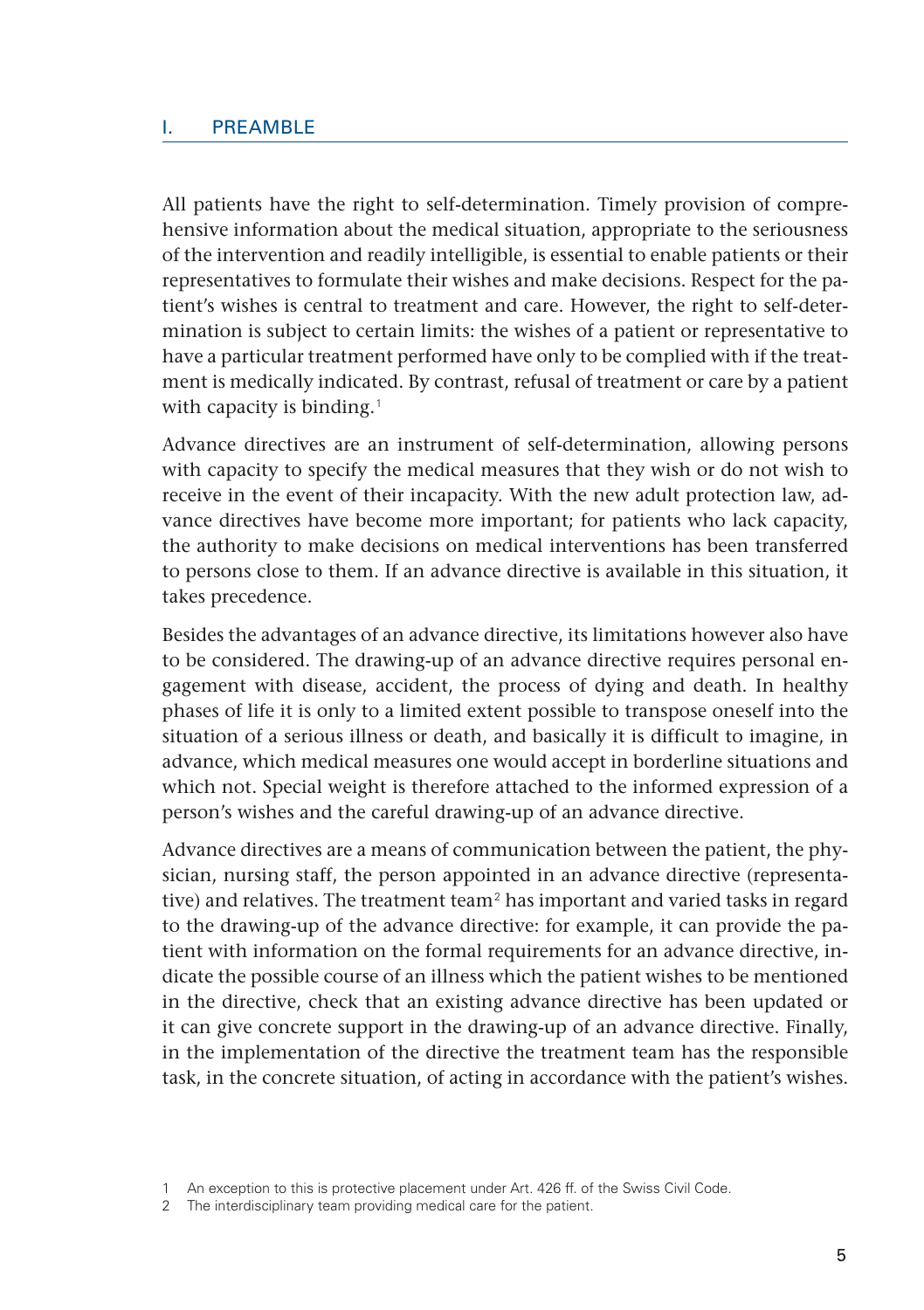The aim of these SAMS guidelines is to provide guidance. The guidelines address the content of an advance directive and indicate which particular points should be taken into account when it is being drawn up, so that it can fulfil its function as an instrument of self-determination.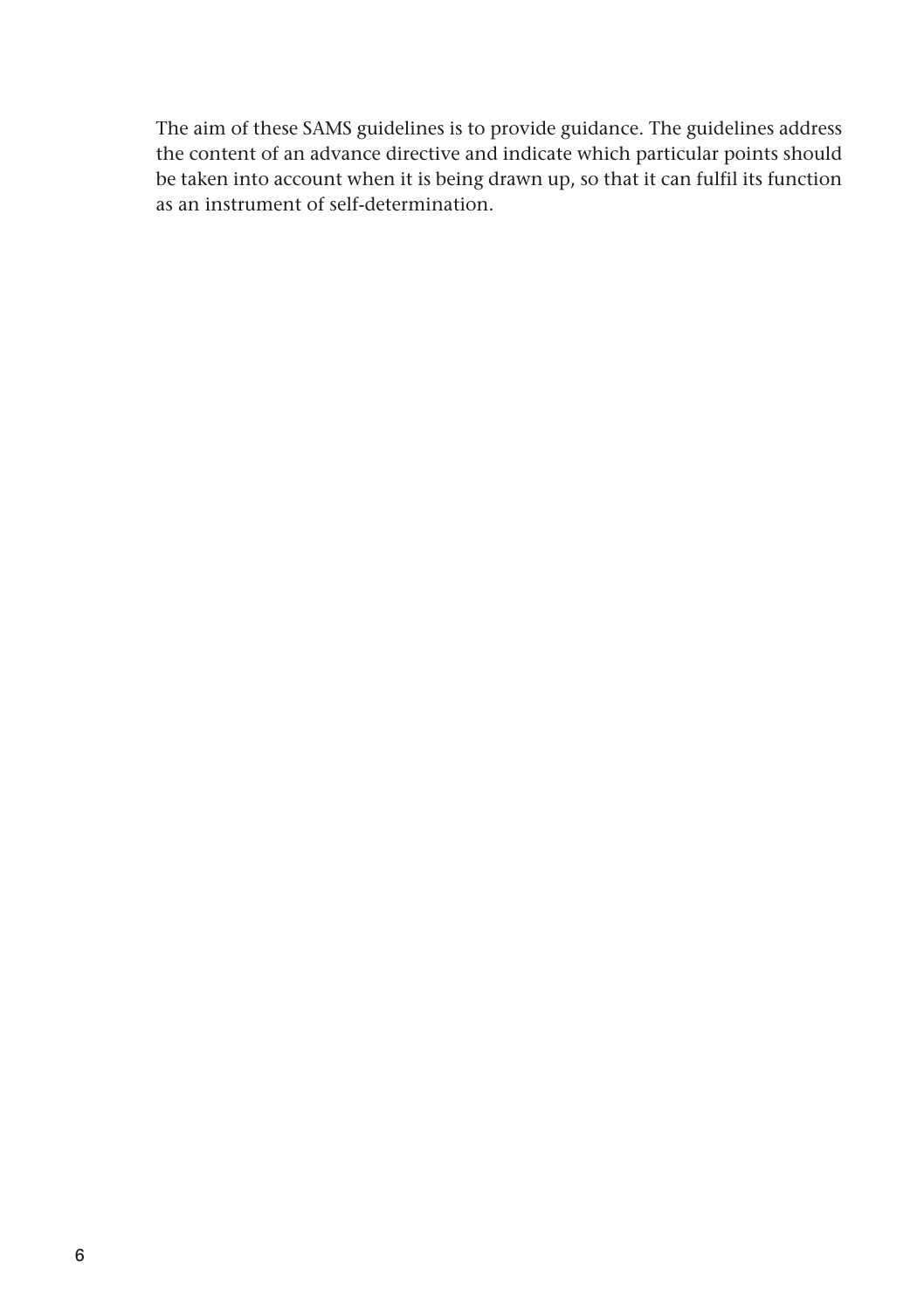#### <span id="page-8-0"></span>II. GUIDELINES

#### **1. Addressees of the guidelines**

The present guidelines are addressed primarily to physicians<sup>3</sup>, nurses and other professionals who advise patients in the drawing-up of an advance directive and who implement advance directives in a concrete decision-making situation. Furthermore, the guidelines can provide guidance for those persons who wish to formulate or update an advance directive.

#### **2. Ethical significance of the advance directive**

Ethically, the right of a person to express his wishes in an advance directive for situations where he may be incapacitated, is based on the principle of patient autonomy. This also includes the right of the individual to make decisions in his own interest on the basis of personal values and concepts.

#### **3. Legal conditions**

#### 3.1. Binding nature of the advance directive

With the revised adult protection law, the binding nature of advance directives is established on a uniform basis throughout Switzerland. Accordingly, the physician must comply with an advance directive unless it contravenes legal requirements or there are reasonable doubts as to whether it was voluntary or still reflects the patient's presumed wishes.

#### 3.2. Capacity

The possibility of drawing up an advance directive is open to all persons who have capacity; <sup>4</sup> this includes minors who have capacity. A person drawing up an advance directive must be in the position to understand the implications of the advance directive and must be able to estimate, as far as this is possible, what consequences it would have in the case of a certain pathological condition.

<sup>3</sup> On being incorporated into the Code of the Swiss Medical Association (FMH), the guidelines become binding for all members of the FMH.

<sup>&</sup>lt;sup>2</sup> Art. 16 of the Civil Code: "any person has capacity if he or she does not lack the capacity to act rationally by virtue of being under age or because of a mental disability, mental disorder, intoxication or similar circumstances."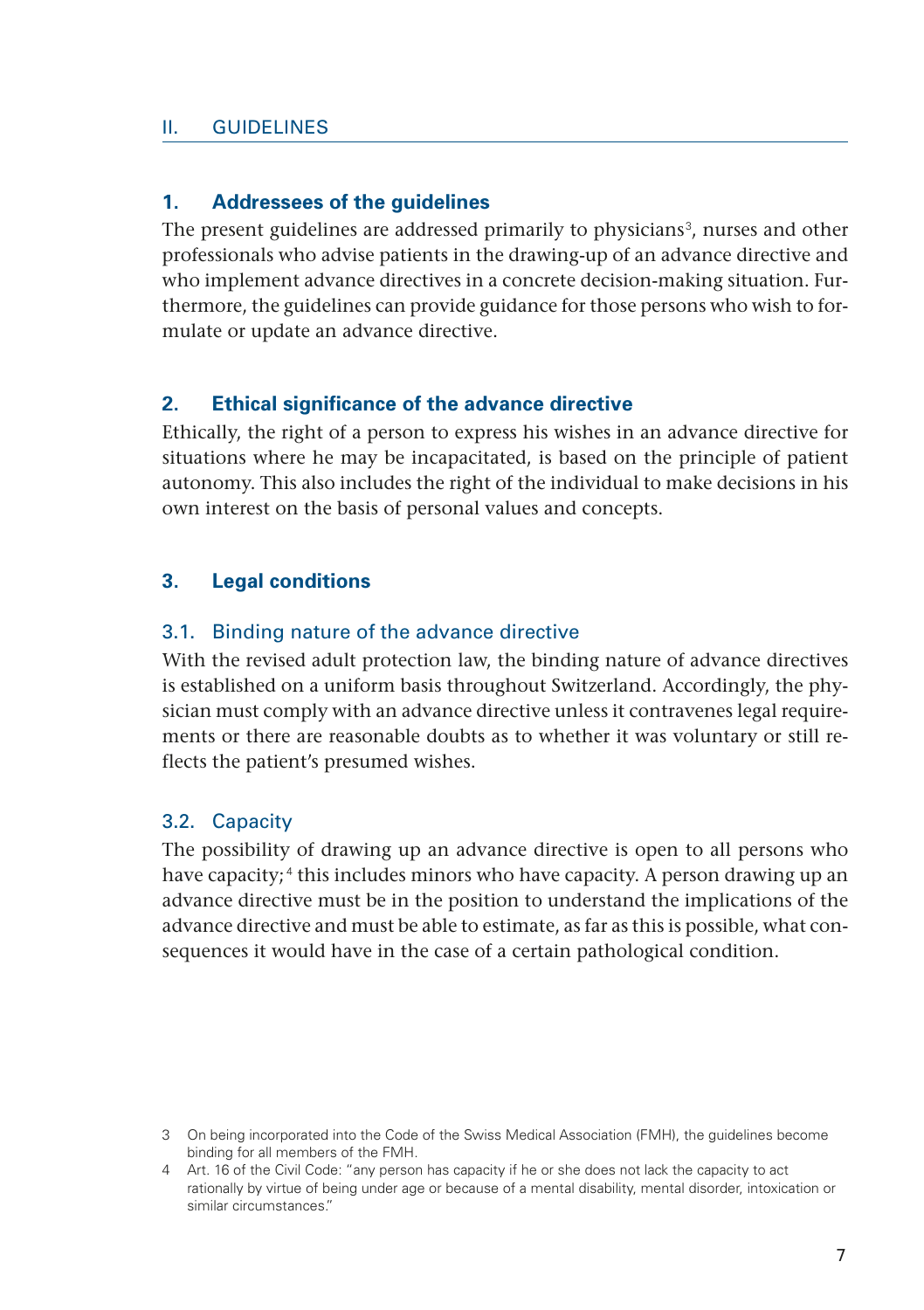<span id="page-9-0"></span>Basically, it is assumed that a person who draws up an advance directive has capacity. In special situations, however, where capacity might afterwards be doubted, it is recommended to have one's capacity confirmed by a specialist at the time that the advance directive is being drawn up.

#### 3.3. Voluntariness

An advance directive must be drawn up voluntarily, i.e. without external pressure or force. Also, the existence of an advance directive must not be made a condition for acceptance into a long-term care institution or for access to medical treatment and care.

# 3.4. Written form, dating and signing

An advance directive should be drawn up in writing, dated and signed by the person drawing it up. In principle, there is no limit on the time that the advance directive remains binding; on the other hand, the advance directive should be reviewed/revised, dated and signed at regular intervals. This is especially important if there have been any significant changes in the life situation or the health of the person drawing up the advance directive. While advance directives which fail to meet formal requirements are invalid, they may serve as an indication of presumed wishes.

# **4. Content of the advance directive**

With an advance directive, a person anticipates possible incapacity. The person drawing up the directive can simply include a description of personal values and/ or also specify which measures he agrees to and which he rejects.<sup>5</sup> He can also appoint a representative who can decide, in his place, on the appropriate medical treatment. An advance directive can include statements on other subjects, such as organ transplantation, autopsy or organizational instructions, e.g. regarding the care of children, informing the employer etc.

Various organizations offer advance directives in different forms. Some of these only have to be signed, while others can include the person's own texts, or various options can be chosen. Such advance directives are as a rule less complicated. However, individual advance directives can be more precisely adapted to the life situation of the person(s) who draws them up and they therefore then allow less scope for interpretation.

<sup>5</sup> The general exclusion of measures, i.e. irrespective of the situation for their application, is however not to be recommended (see Section 4.4.).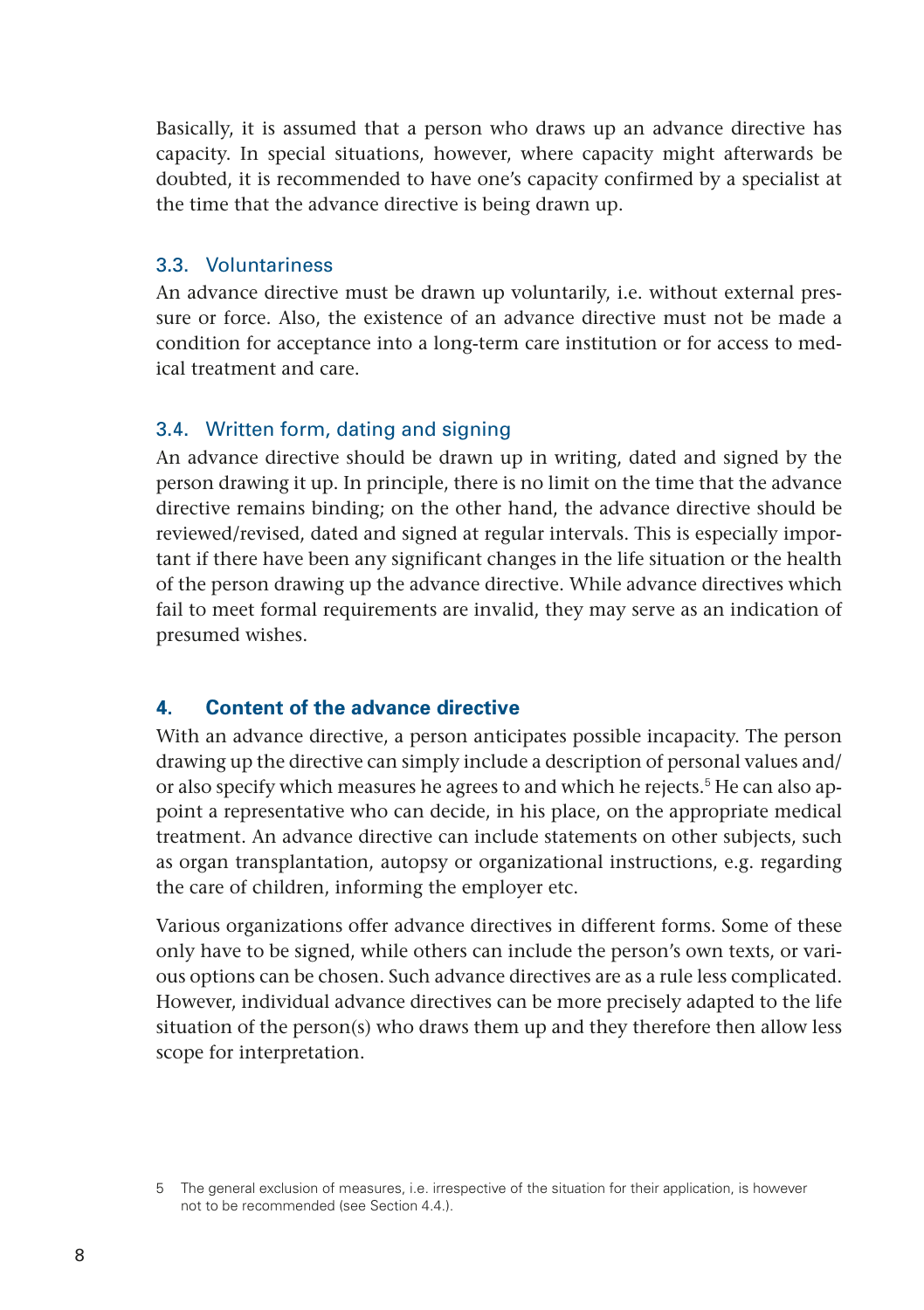<span id="page-10-0"></span>In an advance directive, acts that are not in accordance with the law cannot be requested.<sup>6</sup> The advance directive may also not be used to request medical treatments that are not medically indicated. On the other hand, treatments that would be medically indicated may be refused. In this case it is recommended that the reason for the refusal be given, so that in the event of implementation of the directive there can be no doubt with regard to the formulation of the patient's wishes.

#### 4.1. Description of personal values

For the decision-making process on the part of the treatment team, the description of the personal values of the person concerned is useful. From this it emerges what views of life, values and wishes, fears, expectations and hopes with regard to health and illness are decisive for the patient's wishes. Information on personal values can indicate what the person drawing up the advance directive understands by "quality of life" or living or dying "with dignity". In many cases these terms are used in a general way in connection with serious illness or incapacity, but they are too unspecific to provide concrete information in the case of a particular disease or illness. Information on personal values provides guidance in situations where it is not foreseeable whether a medical treatment will be successful or where the patient has not explicitly expressed wishes concerning particular measures.

#### 4.2. Description of the aims of treatment

Pathological situations can require decisions regarding treatment, which are difficult to predict in advance. With the description of the aims of the treatment it can be explained whether and in what situations therapeutic measures are primarily intended to sustain life or to treat pain and symptoms of disease such as fear, restlessness, dyspnoea etc. Such a description of the aims of treatment provides the treatment team with important information on the patient's wishes in a concrete situation; however, the means and the ways of achieving this remain open.

<sup>6</sup> According to Art. 114 of the Criminal Code, termination of life on request is a criminal offence. Assisted suicide cannot be covered by an advance directive, as the patient is required to have capacity at the time it is undertaken.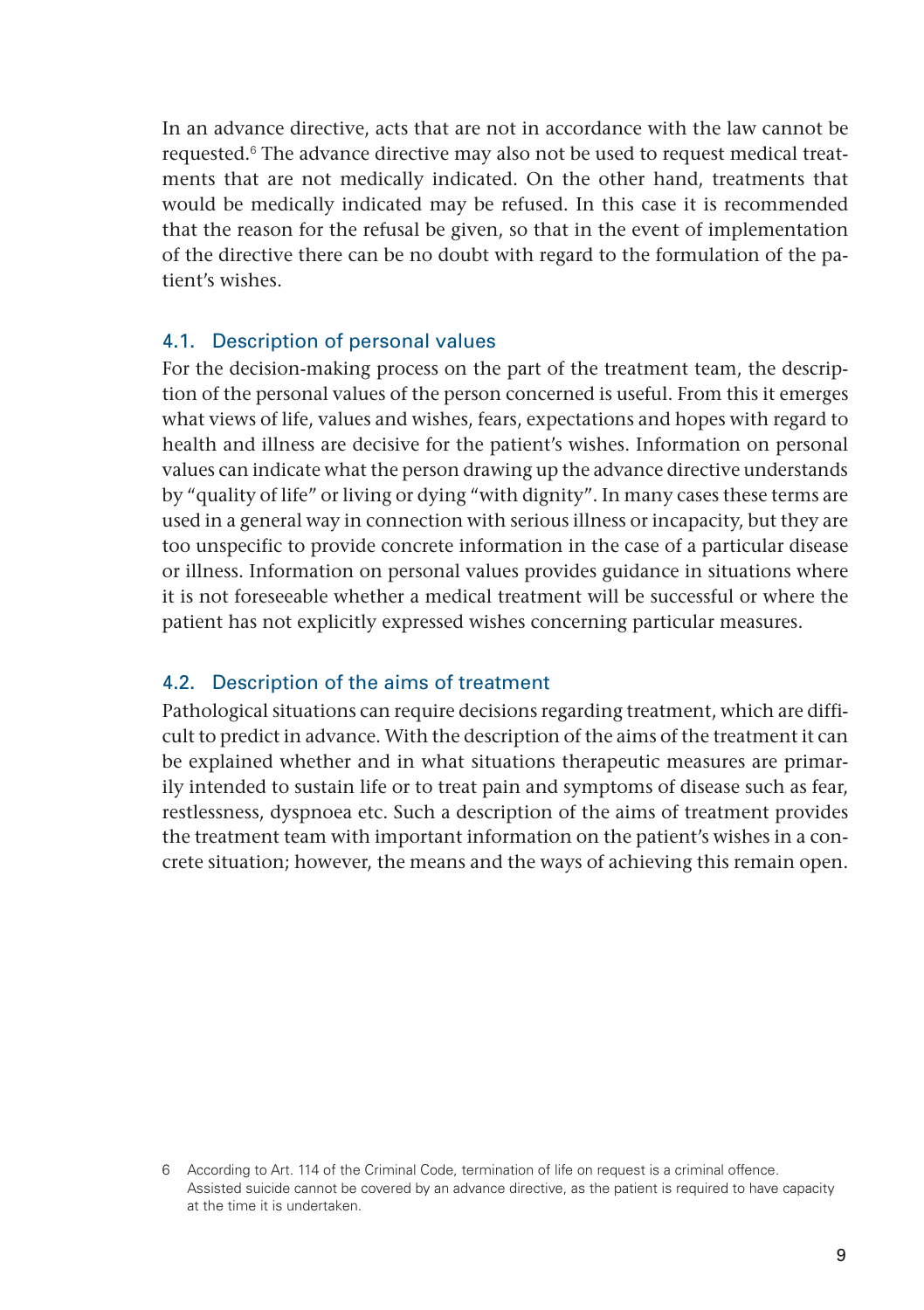# <span id="page-11-0"></span>4.3. Appointment of a representative<sup>7</sup>

The person drawing up the advance directive may appoint another person who can make decisions regarding medical treatment when he is not in a position to do so himself. The patient's relatives or GP, or other natural persons, may be appointed as a representative. The person drawing up the advance directive can appoint a substitute in case the person appointed is not available for some reason. The content of the advance directive and any changes made to it at a later date should be discussed with the representative.

In the advance directive the person drawing it up may give the representative concrete instructions (e.g. regarding consent to or refusal of specific measures), but he may also limit himself to the appointment of a representative, leaving the decision, in concrete situations, to him.

If elderly persons are appointed as representatives, it should be pointed out in counselling that there is a risk that they may be unable to meet their commitments because of their age.

#### 4.4. Statements on specific situations

The decision as to what specific points should be contained in the advance directive largely depends on the life situation and the wishes of the person who draws it up. The decision with regard to what degree of detail is appropriate is, however, not always easy. Often it is possible to assess individual measures only if a disease is already present and its course is predictable. The general exclusion of certain measures, i.e. irrespective of the circumstances of their implementation, is not to be recommended. Helpful, on the other hand, is information on the personal values of the person concerned (see Section 4.1.) and on the aims of treatment (see Section 4.2.).

#### Emergency medicine and intensive-care medicine<sup>8</sup>

In an acutely life-threatening situation medical measures may be taken, the success of which is not predictable in advance. In the advice that is given it should be pointed out that in emergency situations urgent measures must be taken without delay and that it is not always possible to consider the content of the advance directive. However, it should be mentioned that measures that are taken can be discontinued later, when the advance directive is available.

7 Previously known as a "person of trust" in earlier SAMS quidelines.

<sup>8</sup> Cf. "Decisions on cardiopulmonary resuscitation" and "Borderline questions in intensive-care medicine" (medical-ethical guidelines and recommendations of the SAMS).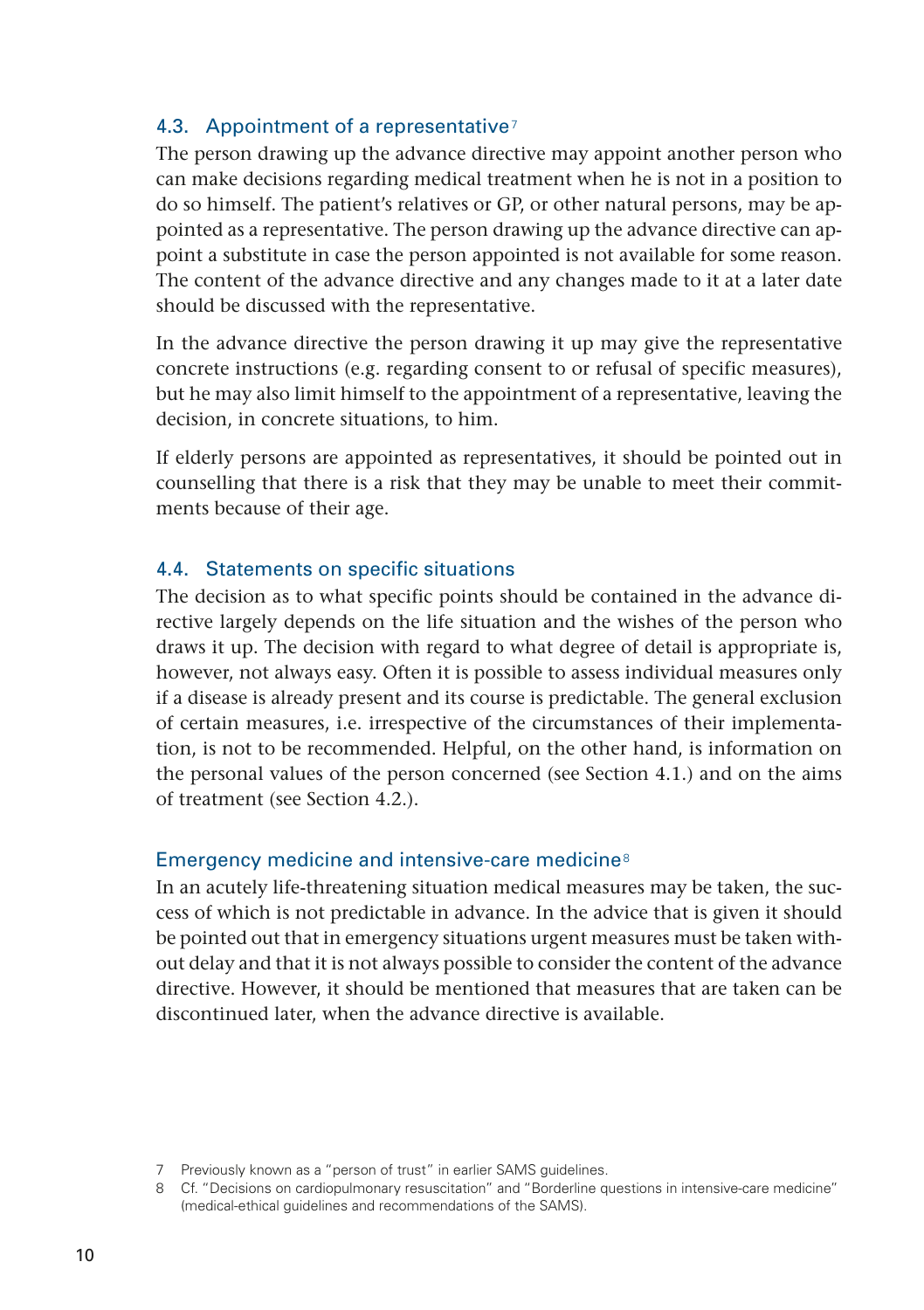# Fluids and food

The natural intake of food and fluids is part of basic medical care. Food and fluids must be made available to the patient in every situation, and he must be supported in his food intake. In contrast, artificial nutrition/hydration (enteral, e.g. by  $PEG<sup>9</sup>$ tube, or parenteral) is in fact an intervention that can be stressful for the patient and one that he must first consent to. In this connection one has to differentiate between two possible situations, namely, whether artificial nutrition/hydration is a temporary therapeutic intervention (e.g. following a cerebral stroke with uncertain prognosis) or a long-term intervention (e.g. in patients with chronic severe brain damage<sup>10</sup>). It is useful to address these different situations in counselling.

#### End-of-life<sup>11</sup> and palliative care<sup>12</sup>

In the advance directive it can be established whether, in the case of a disease leading to death, medical measures (e.g. maintenance of vital functions) should not be taken or should be discontinued. The decision to discontinue or not to start treatment can influence the time of death. The advance directive can also contain further statements on the nature of palliative care and on other healthcare measures. For example, medical or nursing measures indicated for prevention may not be carried out or may be reduced to a minimum if this corresponds to the aim of the treatment, as formulated in the advance directive. Patients may also include the wish for spiritual care in the advance directive.

#### Organ donation<sup>13</sup>

An advance directive may also contain a statement of consent or refusal to donate organs, tissues or cells for the purpose of transplantation. According to Art. 8 of the Transplantation Act<sup>14</sup>, the consent of the donor is necessary for the removal of organs, tissues or cells. If there is no documented consent or refusal on the part of the deceased person and if he has also not mentioned this to his relatives, the consent of his closest relatives is necessary. Statements on organ dona-tion in the advance directive can relieve the relatives of the need to make a decision regarding the removal of organs under pressure of time. A person who is prepared to donate organs etc. should state this clearly by means of a Swisstransplant donor card. 15

<sup>9</sup> Percutaneous endoscopic gastrostomy.

<sup>10</sup> Cf. "Treatment and care of patients with chronic severe brain damage" (medical-ethical guidelines of the SAMS).

<sup>11</sup> Cf. "End-of-life care" (medical-ethical guidelines of the SAMS).

<sup>12</sup> Cf. "Palliative care" (medical-ethical guidelines of the SAMS).

<sup>13</sup> Cf. "The determination of death in the context of organ transplantation" (medical-ethical guidelines of the SAMS).

<sup>14</sup> Federal Act of 8 October 2004 on the Transplantation of Organs, Tissues and Cells, Persons aged 16 years and over may declare their intention to donate (Art. 8, para. 7).

<sup>15</sup> www.swisstransplant.org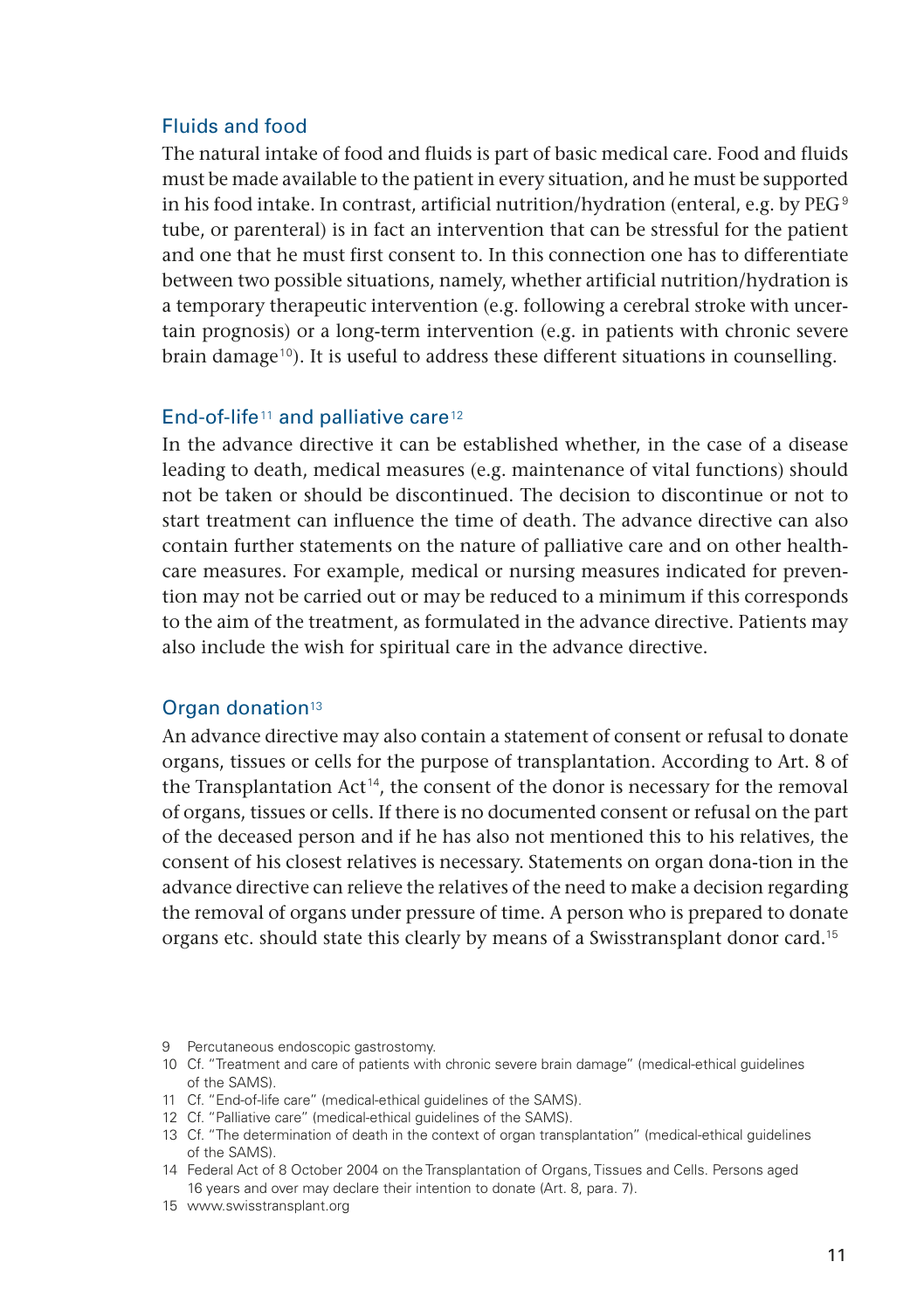#### <span id="page-13-0"></span>Autopsy<sup>16</sup>, teaching and research<sup>17</sup>

The conditions under which an autopsy is permissible are determined on a cantonal basis. In some cantons consent to autopsy is assumed in principle if there are no known wishes to the contrary; in other cantons express consent on the part of the deceased person must exist or the consent of relatives must be obtained. It is recommended that consent to (or refusal of) autopsy be laid down explicitly in the advance directive.

The use of the cadaver or body parts for the purpose of medical training and/or research is only permissible with express consent. Persons who wish to give their consent should also include this in the advance incentive.<sup>18</sup>

# **5. Information and advice on the drawing-up of an advance directive**

There is no obligation to seek advice when drawing-up or updating an advance directive. However, counselling can provide helpful support and is therefore to be recommended. The advice can be provided by the patient's GP, the treating specialist or the nursing professional, or also by other competent, experienced professionals. With patients in whom a disease is diagnosed it is ideal if the treating specialist or the GP undertakes or is included in the counselling.

#### 5.1. Content of counselling

The content of counselling on the advance directive is based on the patient's life situation. The motivation for the writing of the directive also plays an important role. Often several discussions are necessary, and these do not always result in a written advance directive.

<sup>16</sup> No stipulations can be made concerning medicolegal autopsies carried out on behalf of the criminal investigation authorities in the case of an unusual death, in order to provide more precise information on the nature and the cause of death.

<sup>17</sup> Cf. "Use of cadavers and body parts in medical research and in medical education and training" (recommendations of the SAMS).

<sup>18</sup> A person who wishes to make his body available to an anatomical institute after his death should also lay this down in a special form which may be obtained from the various anatomical institutes.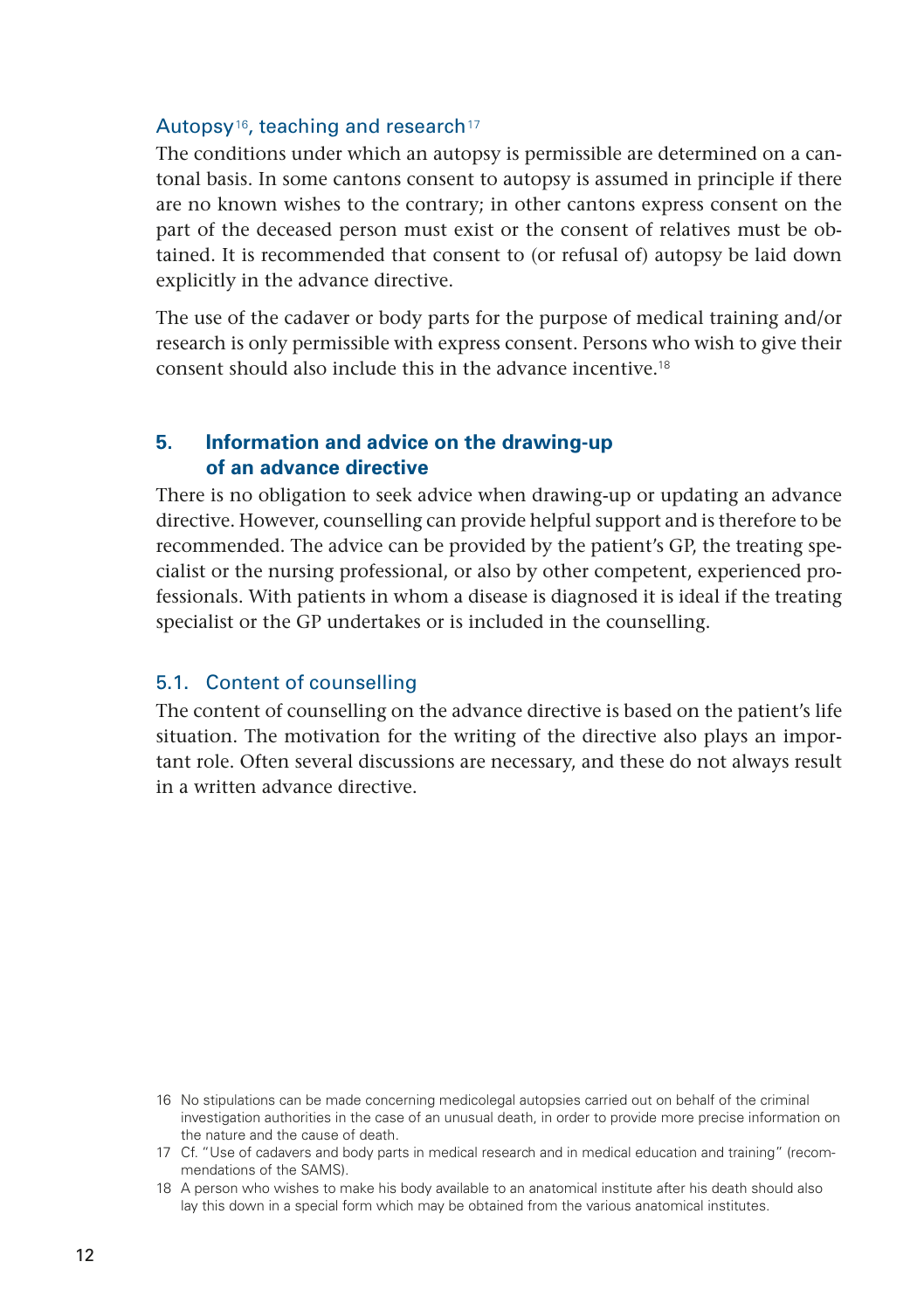<span id="page-14-0"></span>Important points of the discussion include reflection on, and documentation of, personal values, information on possible situations of incapacity and clarification of the medical measures usually envisaged in these situations. The person responsible for drawing up the advance directive must also be aware especially of the consequences of starting, withholding or discontinuing medical measures. In the discussion he must be motivated to inform any representatives and relatives of the existence of an advance directive and to discuss its contents with them. If the patient so wishes, his representatives or relatives may be included in the counselling. If there is doubt with regard to the patient's capacity, clarification of this must be suggested.

The advice on the drawing-up of an advance directive must be understandable and in a form that is adapted to the patient in question. In particular, any fears, negative experiences, misconceptions (e.g. concerning diseases, but also with regard to autopsy or organ donation) and unrealistic expectations must be identified and discussed. There must be sufficient time for discussion, without pressure, of questions that are important for the patient.

The persons providing advice should be aware of the ethical, legal, medical and psychological requirements that are involved in connection with the drawing-up of advance directives. They should also be especially aware of their attitudes and personal values with regard to illness, dying and death. Because decisions of life and death are highly personal matters, the evaluations on the part of the counsellor remain in the background, and the primary aim of the discussion is to enable the person drawing up the directive to express his own wishes. The counsellor detects any uncertainties, draws attention to any existing contradictions, points out tensions with medical practice or conflicts of interest on the part of relatives, and through information and empathetic-critical direction of the discussion he contributes to clarification of the situation, so that an advance directive is created which is informative, practical and as free from contradictions as is possible.

# 5.2. Counselling situations

Advance directives are drawn up in different life situations and at all ages. Individual points requiring special consideration, depending on the baseline situation, are as follows: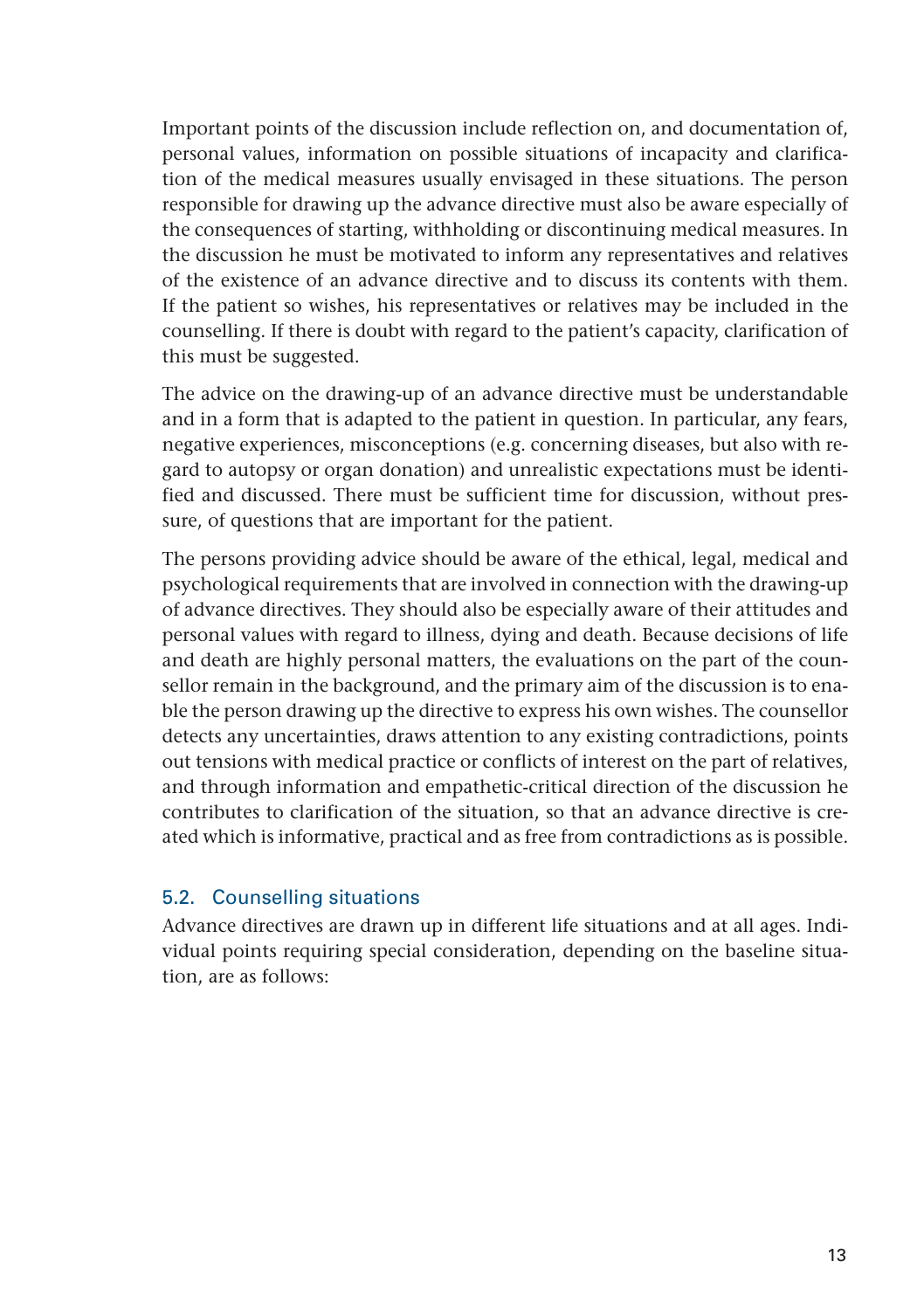#### Persons who are not ill

Even in persons who have so far been healthy, accidents or illness can lead to their suddenly being incapacitated. Advance directives of "healthy" individuals are necessarily kept rather more general, so that information on their personal values is therefore all the more important. It must be pointed out that should there be any change in the patient's state of health the advance directive should be adapted accordingly.

#### **Adolescents**

Minors with capacity can decide to draw up an advance directive on the basis of their own experiences. The parents may also be involved, if the young person agrees.

#### Elderly persons 19

The probability of developing dementia increases with advancing age. The expectations for this situation must therefore also be addressed in counselling and the patients supported in determining their wishes. As the possibility of developing dementia can trigger anxiety, it must be carefully clarified whether and to what extent the person concerned wishes to mention this. Information on the possibilities of treatment, nursing and health care can also contribute to the elimination of such anxiety.

#### Patients with somatic disease

In patients who are already suffering from a somatic disease at the time that an advance directive is drawn up, this should be adapted to the present disease situation. The possible course of the disease and the measures to be taken should be the subject of discussion and the patient's wishes regarding treatment can be defined in detail.<sup>20</sup> Nevertheless, it should also be established what weight should be given, in the decision-making process, to criteria such as prognosis, expected outcome of treatment and the effect of possible therapy on the patient, and what curative and palliative measures may be taken.

#### Patients with a mental disorder<sup>21</sup>

Patients with a mental disorder can include in the advance directive their wishes regarding general therapeutic measures, but also specifically regarding the treatment of their mental disorder. They may also state their wishes concerning the

<sup>19</sup> Cf. "Treatment and care of elderly persons dependent on care" (medical-ethical guidelines of the SAMS).

<sup>20</sup> Such agreements regarding treatment between a patient and the care team are often referred to in the literature as "advance care planning".

<sup>21</sup> In some cases the drawing-up of an advance directive is integrated into the treatment itself, because this supports understanding of the illness and adherence to treatment.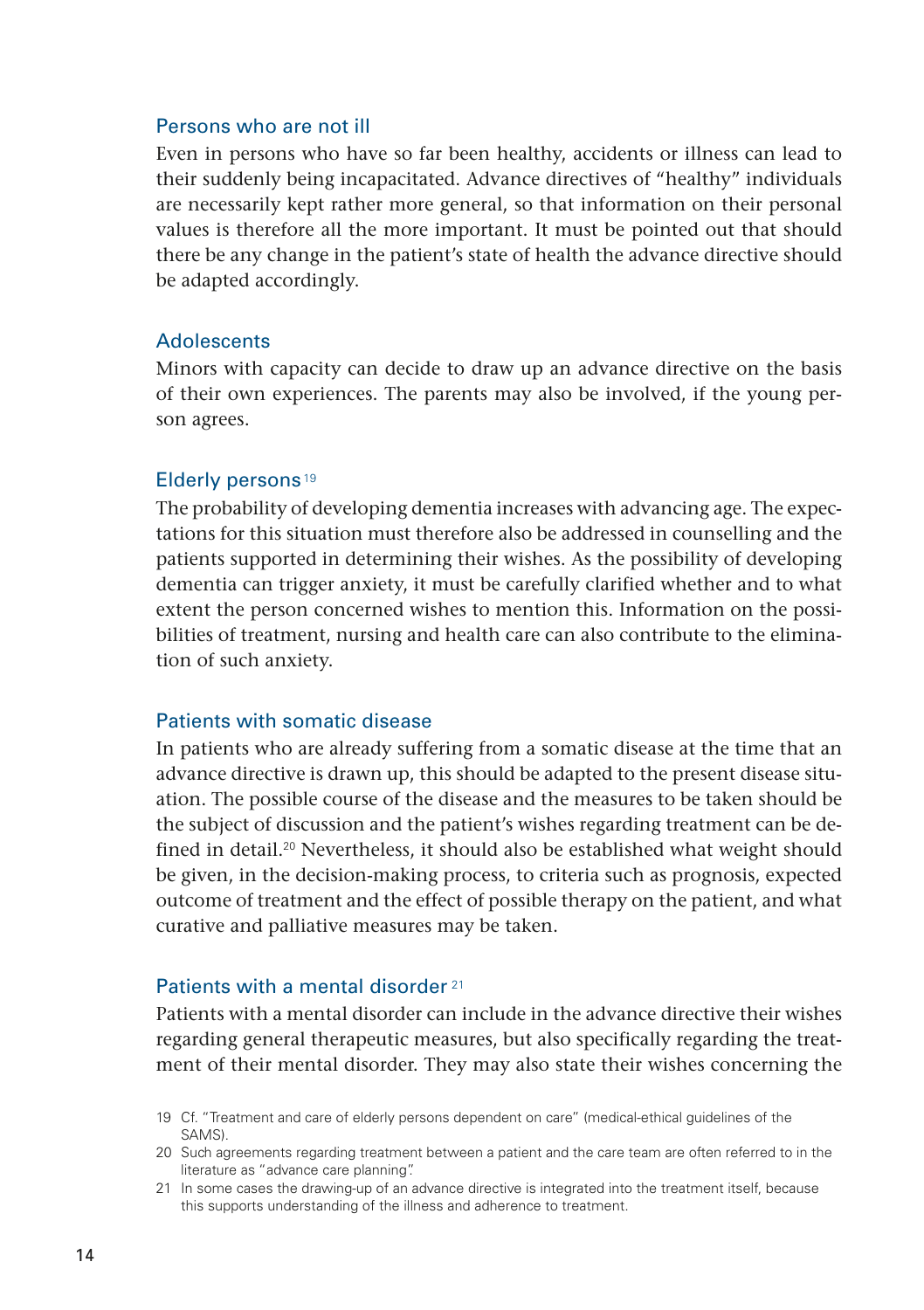<span id="page-16-0"></span>treatment of an acute phase (e.g. isolation, neuroleptics etc.). For this situation the advance directive should contain as accurate a description as possible of the disease; this covers both the symptoms occurring in an acute phase and also the symptoms indicating that an acute phase is imminent. The advance directive may also contain information on the place where the therapeutic measures are carried out. The person drawing up the advance directive must be informed that situations of incapacity may exist in which coercive measures must be taken.

# **6. Safekeeping and notification of existence of the advance directive**

It is the task of the patient to ensure that in case of need the existence of an advance directive is known and that the document is available.

The advance directive may be kept in different places:

- An advance directive may be carried by the patient or may be kept at his home.
- The advance directive may be kept by the GP or the patient's representative, and the patient carries a note with details of the place where the advance directive is kept.
- The patient may keep the advance directive in a place of safekeeping, $22$ entering details of the place of safekeeping on an ID card.

# **7. Revocation of the advance directive**

The advance directive may be revoked by a patient with capacity at any time, either in writing of verbally. In cases of verbal revocation, however, problems of proof may arise. To avoid any misunderstanding, the person drawing up the advance directive should therefore destroy any directives that are no longer valid.

#### **8. Implementation of the advance directive**

So that an advance directive can be implemented, its existence must be known to the treatment and care team.

Advance directives must be integrated into clinical decision-making processes. This means that on entering a medical institution patients with capacity will be asked about an advance directive, the existence of which will be documented in the patient's dossier. Ideally, the advance directive will be discussed with the patient and it will be checked that it is up to date. In the event of the patient's transfer to another institution, the advance directive will be handed over to him.

22 Various organizations offer facilities for storing and transmitting advance directives at any time.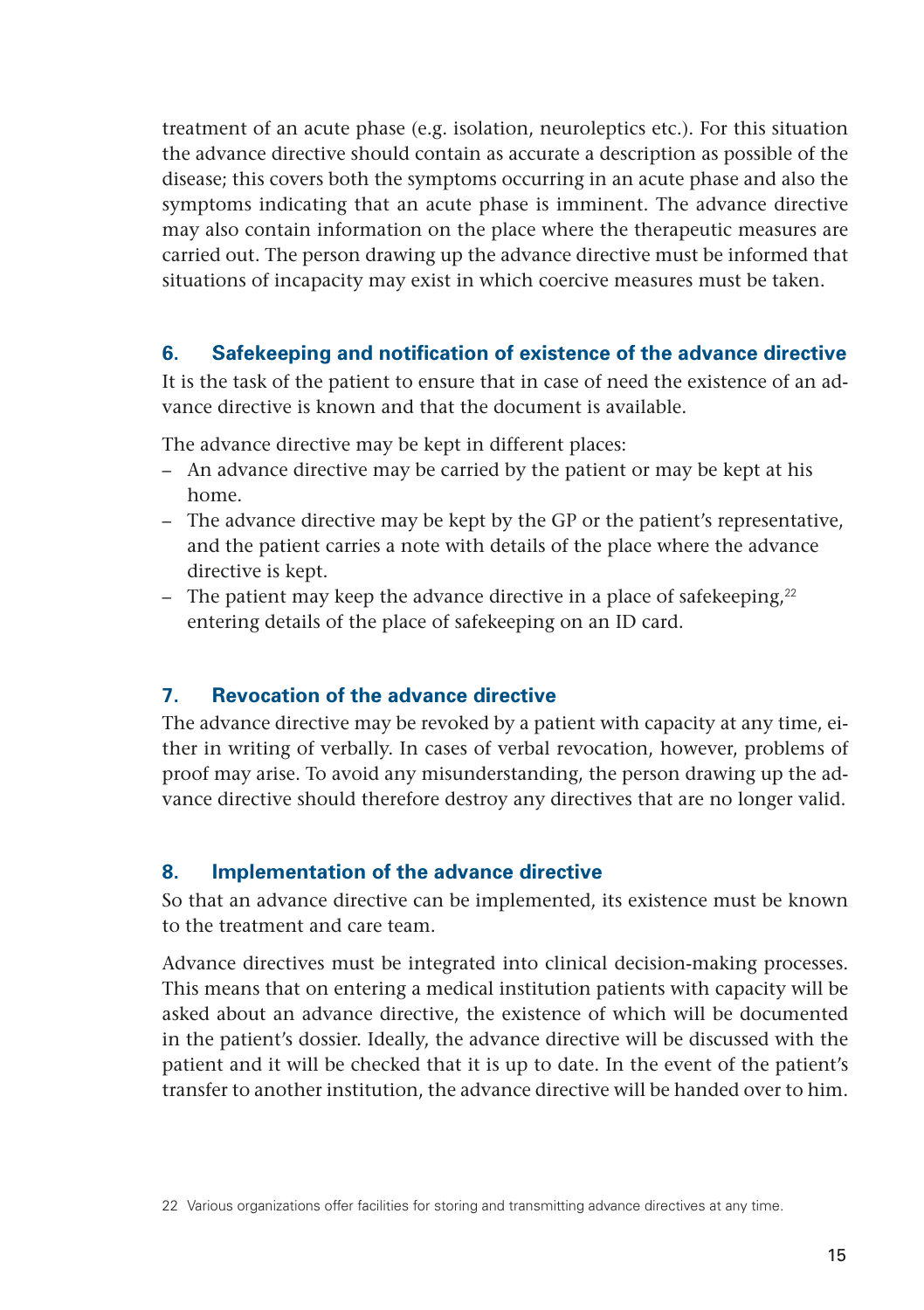<span id="page-17-0"></span>If a patient lacks capacity, it must be clarified whether he has drawn up an advance directive. In this connection, a document indicating the existence of an advance directive will be sought (see Section 6). If no reference to an advance directive appears on the insurance card, persons close to the patient (relatives, GP, etc.) should be asked.

If decisions regarding treatment are necessary, these will be made on the basis of the wishes expressed in the advance directive. If the patient has not expressed any wishes in the advance directive regarding the medical intervention in question, then the attending physician is to prepare a treatment plan in consultation with the person entitled to act as a representative.<sup>23</sup> The physician is to provide the representative with comprehensive information regarding the proposed medical measures. As far as possible, the patient lacking capacity should also be involved in the decision-making process. Ultimately, the decision on the proposed treatment is to be made – in accordance with the patient's presumed wishes and interests – by the representative.

If, in an emergency situation, it is not possible to clarify whether an advance directive has been drawn up, the appropriate urgent life-saving measures or measures to prevent serious consequences must be initiated immediately. As soon as the advance directive is available, however, it must be taken into account in further treatment.

# **9. Change of wishes**

If there is evidence that the advance directive no longer corresponds to the patient's presumed wishes, these must be carefully assessed with the aid of persons close to the patient (relatives, GP, etc.). If the assessment raises reasonable doubts as to whether the advance directive still reflects the patient's presumed wishes, the directive is not to be taken into account by the attending physician.

The following can be evidence of a change of wishes:

– After the drawing-up of the advance directive the patient in a state of capacity has expressed wishes and preferences other than those contained in the advance directive, without, however, formally revoking or revising it.

<sup>23</sup> With regard to medical interventions, the following persons, in the following order, are entitled to act as representatives for the person lacking capacity: (1) persons appointed in an advance directive or power of attorney; (2) a duly authorised deputy; (3) a spouse or registered partner who shares the same household or regularly provides personal support for the person lacking capacity; (4) the person who shares the same household as and regularly provides personal support for the person lacking capacity; (5) the offspring, (6) the parents or (7) the siblings, if they regularly provide personal support for the person lacking capacity (Art. 378 Civil Code). For patients receiving medical treatment in connection with an involuntary committal, Art. 434 Civil Code is applicable.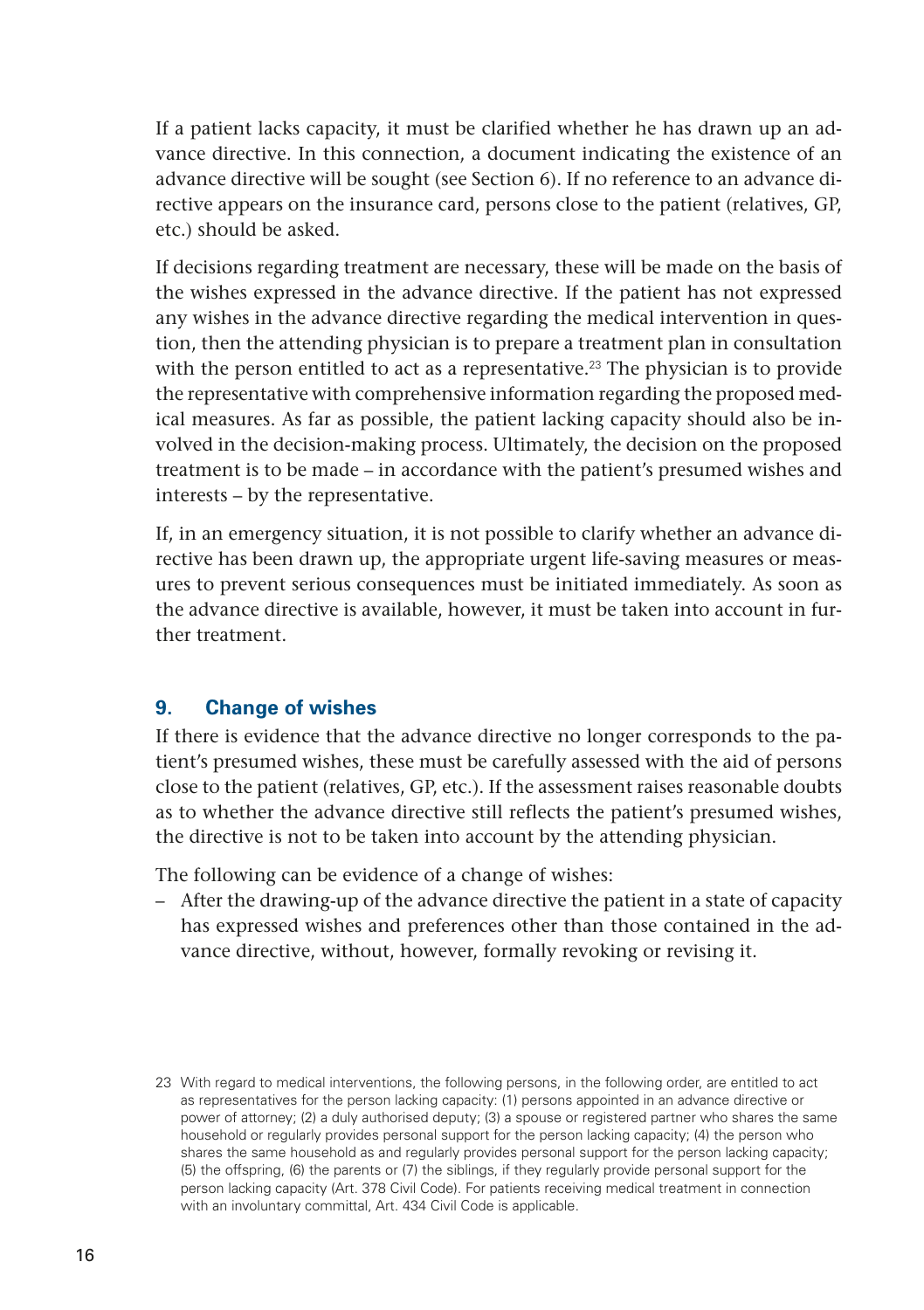- <span id="page-18-0"></span>– The drawing-up or the updating of the advance directive took place a long time ago, and there has been a fundamental change in the circumstances of the patient's life.
- Since the advance directive was drawn up, new or less stressful therapeutic options have become established, which could give the patient new chances for a cure or for stabilization of his state of health, and it can be assumed that he would consent to these new options.
- The behaviour of a patient who lacks capacity is found to run contrary to his wishes as expressed in the advance directive. Especially in the case of patients with dementia there can be serious doubts as to whether the wishes contained in the advance directive correspond to the patient's presumed wishes.

In such a situation, decisions are to be made by the persons legally entitled to act as a representative, or, in an emergency, by the attending physician. Here, the aim should be to determine and to act in accordance with the patient's presumed wishes and interests, taking into account the diagnosis, prognosis and treatment options, and weighing up the burdens and opportunities. Any deviation from the wording of the advance directive must be recorded in the patient's dossier and must be justified.

# **10. Situations of conflict**

Sometimes persons close to the patient (representatives, relatives, GP etc.) and members of the treatment and care team take different views concerning the interpretation of an advance directive with regard to a specific decision. In this case any available resources, such as the possibility of ethics support $24$ , should be used. If no such support is available or if it does not help in reaching an agreement, the adult protection authority may be involved. If for urgent reasons there is no time left for these steps, treatment must be guided by the best interests<sup>25</sup> of the patient.

<sup>24</sup> Cf. "Ethics support in medicine" (recommendations of the SAMS).

<sup>25</sup> This is understood to mean medical treatment dictated by the objective criteria of cure and alleviation (medical indication for a treatment).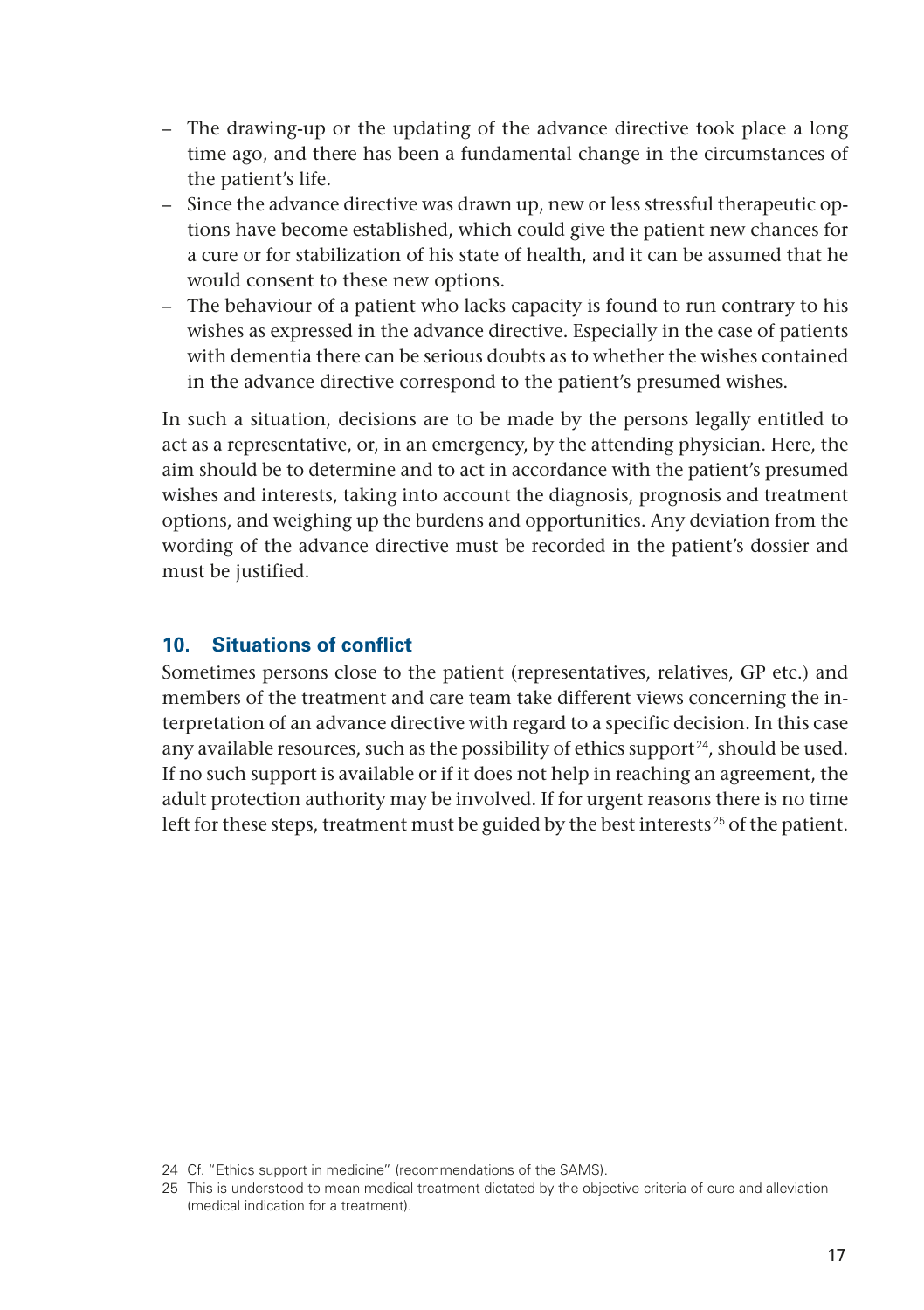#### <span id="page-19-0"></span>III. RECOMMENDATIONS

The following recommendations support the implementation of these guidelines:

#### 1. To health-care institutions

Health-care institutions should give instructions, internally, on the handling of advance directives, with which it should be established in particular when and how one should ask about the existence of an advance directive. They should take steps to ensure that physicians, nursing professionals and other specialists are familiar with the content of the guidelines.

#### 2. To institutions involved in education, specialist training and continuing education in the health-care sector

Institutions that are involved in education and training should take up the subject "Advance directive" as part of their training programme and they should provide physicians, nurses and other professionals with the necessary knowledge and skills in this respect.

#### 3. To organizations that offer advance directives

Organizations that offer advance directives should, if possible, also offer advice on the drawing-up of these directives and they should provide the possibility for their safekeeping, so that the transfer of the advance directive to the hospital where the patient is being treated is guaranteed at all times. The establishment of a central place of safekeeping should be investigated.

# 4. To patient organizations

Patient organizations should actively point out the possibility of drawing up advance directives. In this connection, special attention must be paid to persons who for reasons of language or for social reasons have up till now had little or no access to advance directives.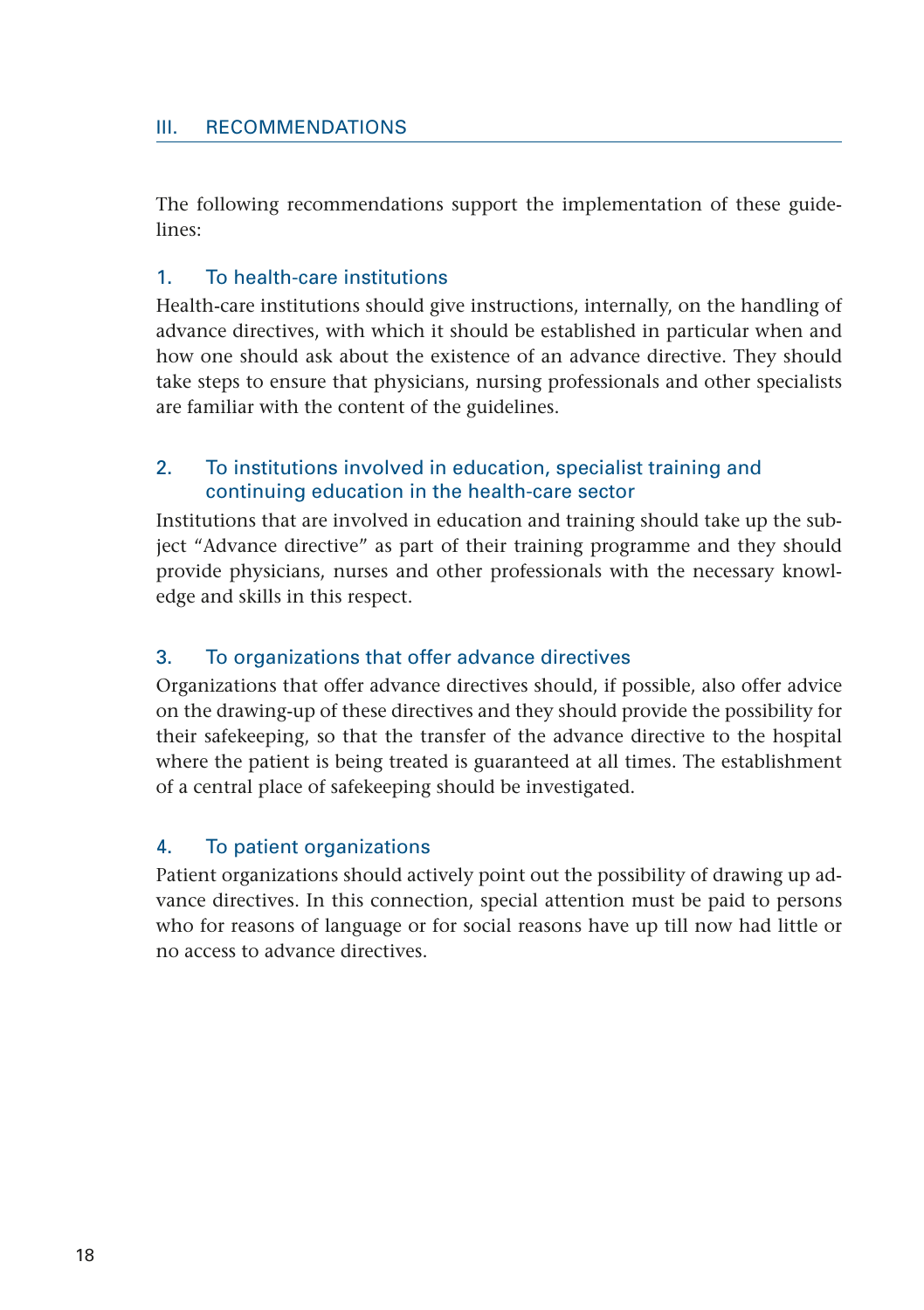#### <span id="page-20-0"></span>IV. APPENDIX

#### **Instructions regarding advance directives**

The following text is a short version of the medical-ethical guidelines "Advance Directives". The short version does not replace reading of the complete guidelines, but is intended to provide instructions for general practice. The chapters refer to the chapters of the complete guidelines.

An advance directive determines the wishes of a patient in advance in case he is not capable of discernment; it can refer to different areas of application. In this connection the doctors, health-care professionals and other specialists have various tasks: they provide basic information on the advance directive, they address the subject in appropriate situations, they provide information on the requirements regarding the content and the nature of the advance directive, and they assist in the drawing up of an advance directive or they check with the patient that an already existing advance directive is up to date. It is important that the advance directive is discussed with the patient in a way appropriate to the respective patient. Anxiety regarding certain diseases or measures, negative experience with certain forms of treatment or fears must be discussed.

If a patient is no longer capable of discernment, it is the task of the treatmentand care-team to implement an existing advance directive in a concrete therapeutic situation, provided that the advance directive stipulates such a measure.

Not all doctors and health-care professionals have to be "specialists" as far as the advance directive is concerned. In large institutions it is helpful if there are individuals who have the necessary knowledge and are thus able to answer questions from specialists or patients and if necessary to give appropriate advice. Also, there are organisations that support medical doctors, health-care professionals and other persons concerned in the drawing-up of advance directives.

#### Is the advance directive binding? → Chapters 2 and 3

Legal regulations on advance directives have up until now existed only at the cantonal level, but not in all cantons. With the coming into force of the new Law on the Protection of Adults (earliest in 2012) the advance directive will be explicitly stated in Swiss Federal Law. According to this, an advance directive must be complied with, unless it violates legal regulations or there are indications that the patient has changed his mind. It is already true today that the clearer the advance directive is the more important is its role in the decision-making process.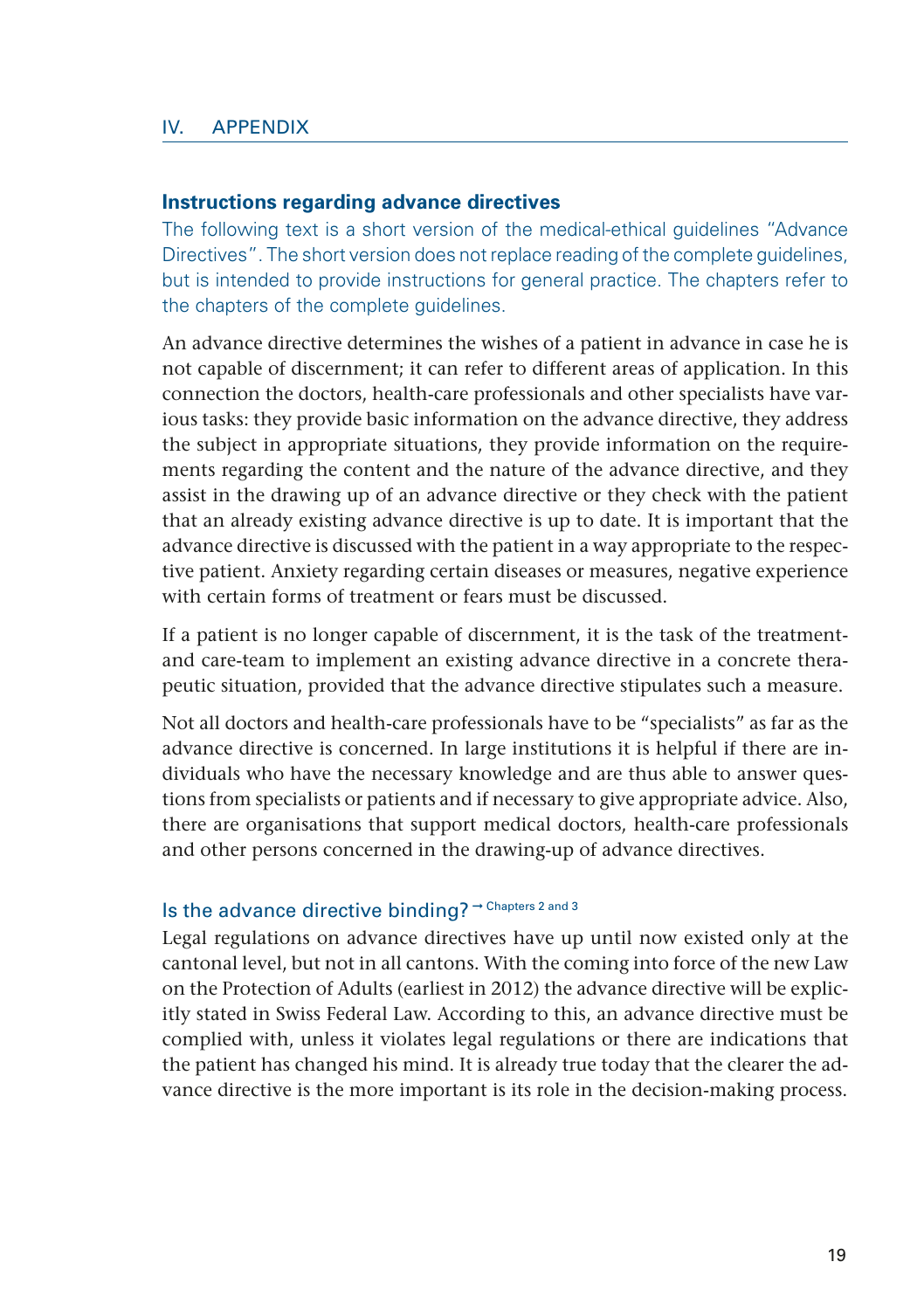#### Who can draw up an advance directive and what has to be considered? → Chapters 3.2 to 3.4 and 5.2.2

Any person who is capable of discernment may draw up an advance directive. This also applies in the case of adolescents who are capable of discernment. The decision to draw up an advance directive must be in accordance with the person's wishes, i.e. no one may be forced to draw up an advance directive. An advance directive must be drawn up in writing, dated and signed by hand. It can be altered or rescinded, in writing or orally, at any time. The patient should be informed of the importance of updating of the advance directive (see above). It is therefore recommended to check the advance directive on a regular basis. If the individual's personal values with regard to life, disease and death ("personal values") or his health situation changes, the advance directive should be adapted accordingly.

#### Contents of the advance directive  $\rightarrow$  Chapter 4

- Data on the identity of the person drawing up an advance directive (surname, first name, date of birth)
- Confirmation of capability of discernment («In possession of my mental powers and after careful consideration, I hereby state for situations in which I am not capable, due to illness or accident, of expressing my present wishes the following"). Note: In situations in which there could later be doubt regarding an individual's capability of discernment (e.g. the early stages of dementia, psychiatric conditions), in order to avoid uncertainties the capability of discernment can also be confirmed by a medical doctor/third party.
- Description of the scale of personal values: What, precisely, do quality of life and "dying with dignity" mean for the individual concerned? What personal convictions, anxieties, expectations etc. have to be considered when making medical decisions in borderline situations? See "Questions regarding maintenance of personal values" in the Appendix.
- Nomination of at least one personal representative and information regarding contact with this person. Ideally, a substitute will also be nominated.
- Information on the situations for which the advance directive is drawn up and on the situations in which it must be implemented.
- Information on the objectives of a treatment in certain situations.
- Acceptance or refusal of specific medical measures: In the case of a disease that is already known to be present at the time that the advance directive is being drawn up, this should be mentioned and the advance directive should be adapted to the disease in question and its probable course, possible complications and possible measures.
- Readiness to donate organs
- Handling of the corpse after death (autopsy)
- Date and signature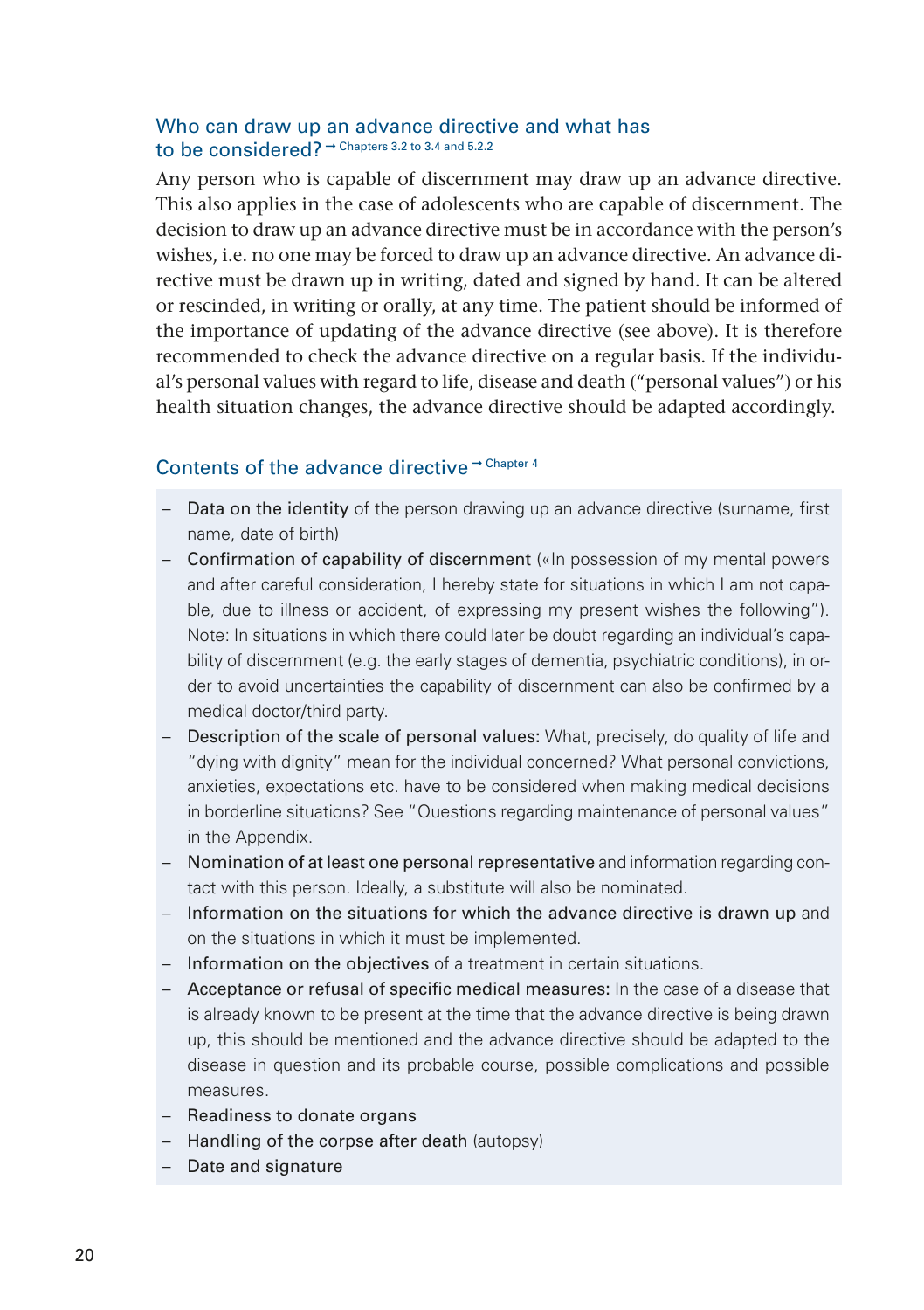# Is every advance directive valid? → Chapters 3.4 and 9

In principle, the formal requirements must be met: writing, capability of discernment, voluntary nature, dating, personal signature.

There is no time limit on the validity of an advance directive. It is important that an advance directive corresponds to the patient's present wishes. Provided that there is no indication that the patient has changed his mind in the meantime (pointed out by the patient's personal representative or relatives, or by doctors, health-care professionals and careers), it can be assumed that the advance directive corresponds to the patient's present wishes. If the patient's non-verbal expression (e.g. in the case of patients with dementia) leads to the assumption that the advance directive does not correspond to his present wishes, this must be carefully clarified in consultation with the patient's personal representative and his relatives. The decision should be made in consensual agreement of the treatment- and care- team, together with any personal representatives and relatives. Any deviation from the wording of the advance directive must be included in the patient's dossier and justified (see Chapter 9. "Change of wishes").

#### When is an advance directive implemented and what is the procedure?  $\rightarrow$  Chapter 8

An advance directive is implemented only if a patient is incapable of discernment, i.e. is no longer able to express himself. If the patient is capable of discernment, on the other hand, his currently expressed wishes are valid.

If a patient is incapable of discernment, the following points must be clarified:

- Does an advance directive exist? (search for a corresponding document; questioning of the family doctor or the relatives)
- Has the patient nominated a personal representative? If so, this person must be informed and must be included in the planning of the treatment.

The advance directive provides the basis for the decision regarding treatment. If the patient has not expressed any wishes in the advance directive concerning the treatment in question, then the attending physician is to prepare a treatment plan in consultation with the person entitled to act as a representative. Ultimately, the decision on the proposed treatment is to be made by the representative in accordance with the patient's presumed wishes and interests.

#### Must the advance directive also be implemented in an emergency situation? → Chapter 8

The urgency with which measures must be initiated in an emergency situation, e.g. in the case of a road accident, usually does not allow to check the existence of an advance directive. The necessary life-saving measures therefore have to be initiated. Afterwards, it has to be checked whether an advance directive has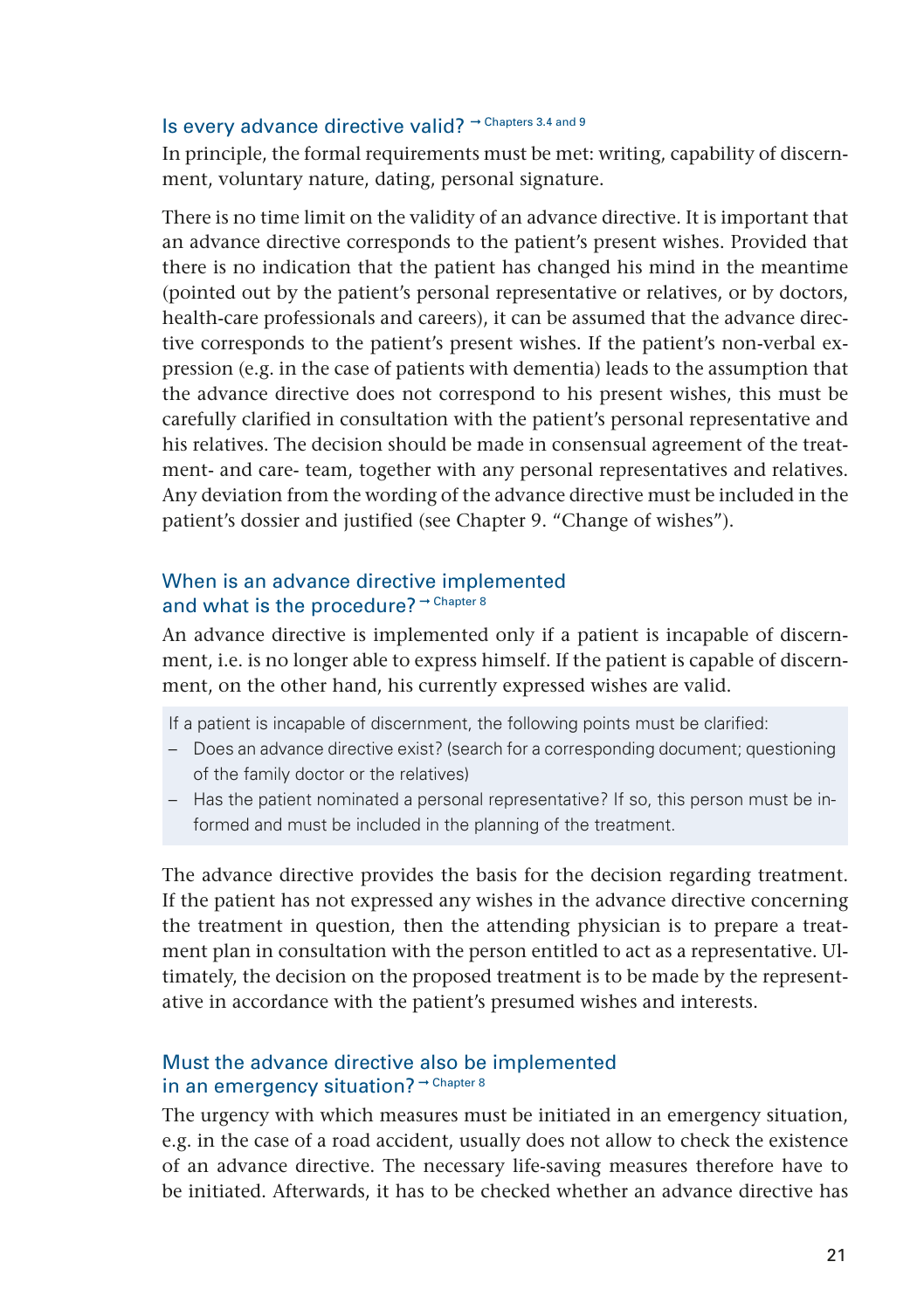<span id="page-23-0"></span>been drawn up, and if so it must be included in the planning of the treatment, and measures that have already been initiated perhaps have to be discontinued.

#### How does one know that an advance directive had been drawn up? → Chapter 6

It is up to the person drawing up an advance directive to provide information on the existence of an advance directive. This can be done verbally, for example on a person's admission to hospital. The information can also be provided in the form of an identity card or, in future, by means of an entry on the person's insurance card. The treating physician should, however, always ask whether an advance directive has been drawn up.

Advance directives are carried by the person concerned, handed over to the family doctor or the patient's representative, or kept in a safe place.

If the doctor knows that an advance directive exists and also knows where it is kept, he may ask for it to be given to him.

#### What is to be done if the doctor and the patient's representative or his relatives do not agree?  $\rightarrow$  Chapter 10

An advance directive must be transposed into a concrete situation. It can happen that the patient's representative, the treatment team and the relatives are not of the same opinion. In this case ethical advice should be sought. If this also does not lead to any agreement, the legally prescribed authority (court of guardianship; after the new Law on the Protection of Adults comes into force: the adultprotection authority) shall be consulted.

#### **Example Questions regarding the personal values**

The following questions regarding the various subjects have been compiled as an aid in order to document the patient's personal values ("case history of values"). They can be put forward in the consultancy discussion or they may be answered directly by the person concerned. It is important that the questions are answered in the framework of the patient's present life situation. Consequently, the case history of values is always a "snapshot" representing a single moment, which can change in the course of time and therefore has to be adapted if necessary.

The description of the patient's scale of personal values is of major importance in the advance directive. It provides information on the concepts of life, fears, values and expectations that are of decisive importance for the patient. The information on the scale of personal values also serves as orientation in those situations where an advance directive does not provide accurate data on individual medical measures (chapter 4.1.).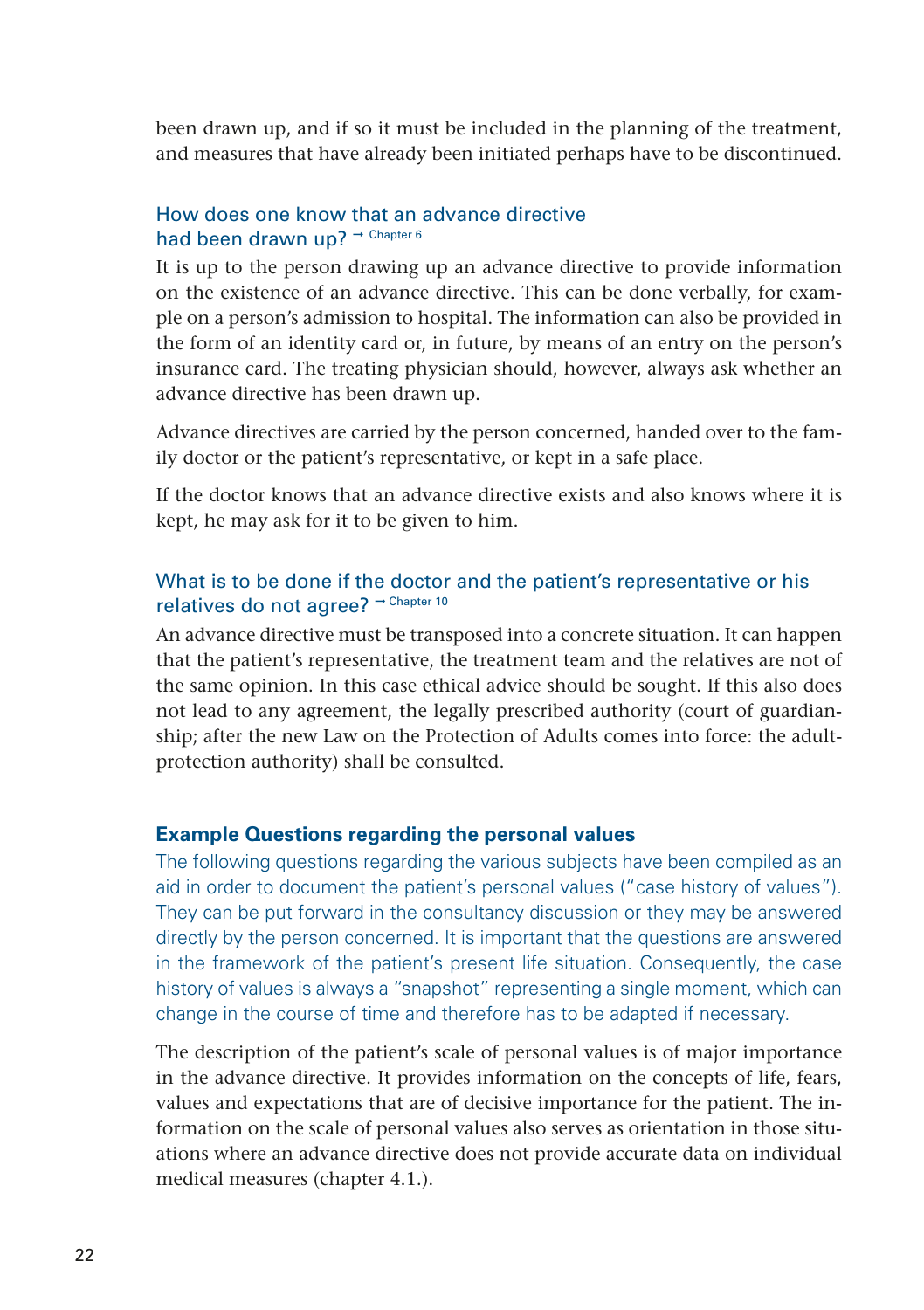Motivation: What motivates you to draw up an advance directive? Is there a concrete occasion for this? What do you wish to achieve with an advance directive and what do you wish to prevent? Have you discussed this with your relatives? Have you discussed it with your family doctor?

Life between birth and death: Where do you see yourself in your life? How important is it to you, to live a long life? In order to gain a few years of life, would you be prepared to live with certain limitations (e.g. need for care)? Or do you not wish to strive for extra years of life, but rather to live as independently as possible? What does "dying with dignity" concretely mean to you personally? What is the role of your close relatives/family, what tasks are they prepared to undertake and what can be expected of them?

Quality of life: What makes your life worth living? What activities, what thoughts and what personal values determine your life at the present time? Considering a possible disease or the advancing years, is it possible that you may change your ideas concerning your quality of life (e.g. with regard to ability to communicate, mobility, state of mind)? How important is it to you to be free from pain? To achieve this, would you be prepared to accept a clouded consciousness or, in the extreme case, even loss of consciousness?

Experience with disease, dying and death: Have you already had personal experience with disease? Or have you had experience with disease through the illness of third parties (e.g. your parents, partner or friends)? How have these experiences affected your attitude towards medicine and health care in general, and recourse to medical measures? Are you living with limitations or diseases at the present time? Would you see any sense in living, if your life were to be greatly restricted or if your personality were to be changed (e.g. coma, severe dementia)? In order to be able to survive in such a situation, would you be prepared to be subjected to stressful medical measures? What harmful conditions and impairments would be so serious for you that you would no longer wish to continue living?

Personal and religious convictions: Do you have religious, spiritual or ideological convictions; do you belong to a church or a similar group? Do these convictions influence your life in "borderline situations", i.e. if your life is in danger (whether to continue living or to die). Are there any particular points or rituals which, on the basis of your ideological or religious convictions should be considered after your death (what is to be done with your body etc.?) Would you agree to the removal of organs and/or tissues after your death (organ donation)?